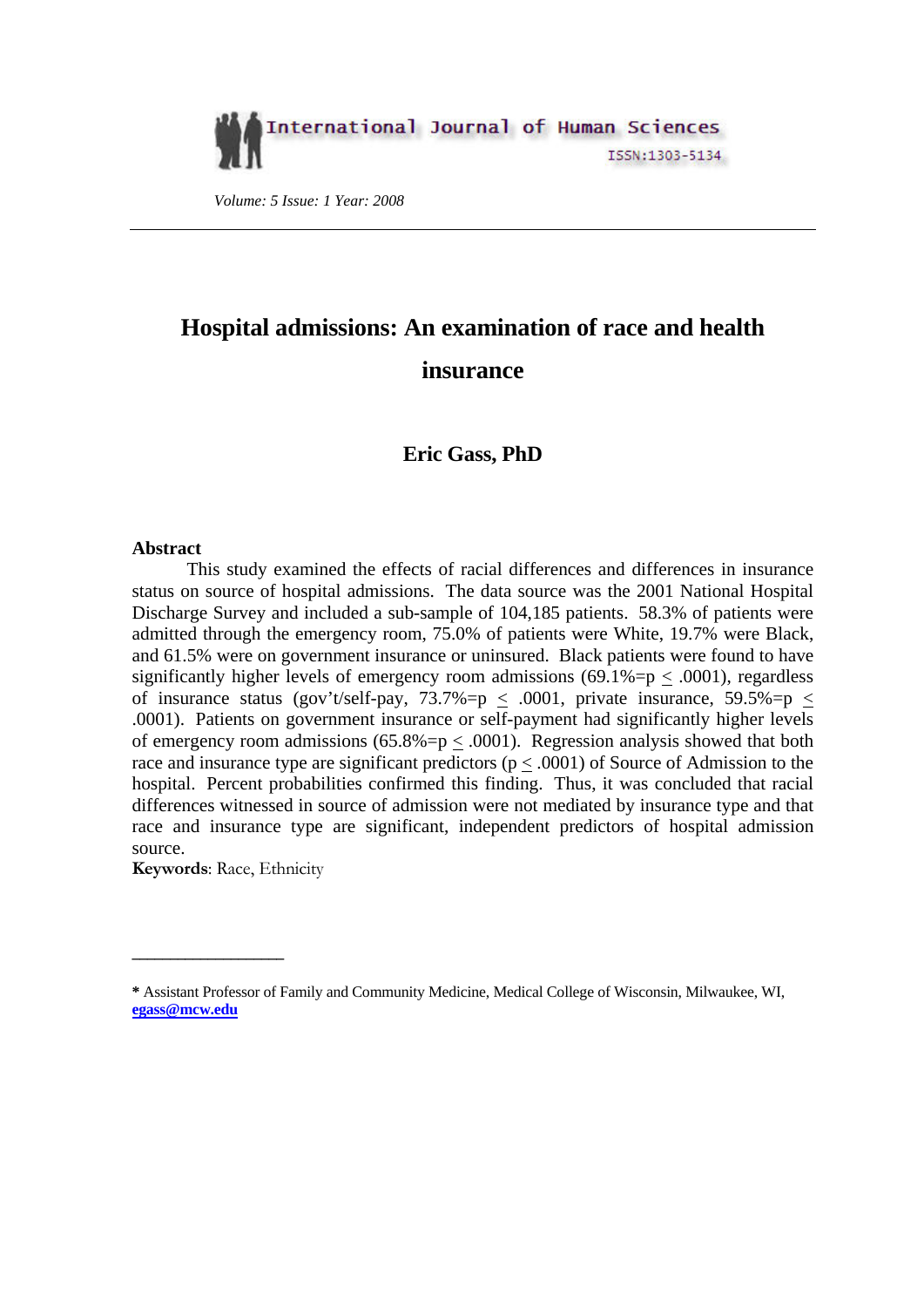#### **Introduction**

The term "access to healthcare" is discussed quite often in American society. However, defining access can be challenging. Berk and Schur (1998) performed a meta-analysis of access to healthcare studies performed in the 1980s and 1990s and concluded that at any one point in time between 11%-55% of Americans have difficulty accessing healthcare. Furthermore, those who are uninsured are between two and a half to eight times as likely to have difficulty accessing care compared to those who have health insurance (Berk and Schur, 1998). These findings have a wide range and may overestimate or underestimate access to care. Access can mean treatment at a free clinic, emergency room treatment, health insurance, having a consistent primary care physician, HMO rules and regulations, or hospital admission. The level of access being investigated will determine how many people can or do utilize a particular healthcare service. For example, theoretically, every member of society would have access to a free clinic. The quality of care may not be as good as that provided by a fee-charging or HMO provider, but medical care is provided nonetheless. If access to primary care is defined as having private health insurance that provides quality, primary care services, the numbers who do not have access would be quite large, compared to those who have access to free clinics. Keeping in mind these broad definitions of access, this study attempts to address the factors that predict access to hospital care. Specifically, what factors predict hospital admission through either physician referral or the emergency room?

There is documented evidence that poor populations have higher incidences of chronic disease. Billings et al. (1993) examined this link and looked at the treatment options available to poor patients in New York City. In terms of hospital admissions, patients living in zip codes with an average income below \$15,000 were 6.4 times more likely to be admitted to the hospital for asthma, than patients from zip codes with higher incomes. Similar results were found for diabetic coma (6.3 times greater), bacterial pneumonia (5.3 times greater), and congestive heart failure (4.6 times greater) (Billings et al., 1993). It was also found that Black low-income zip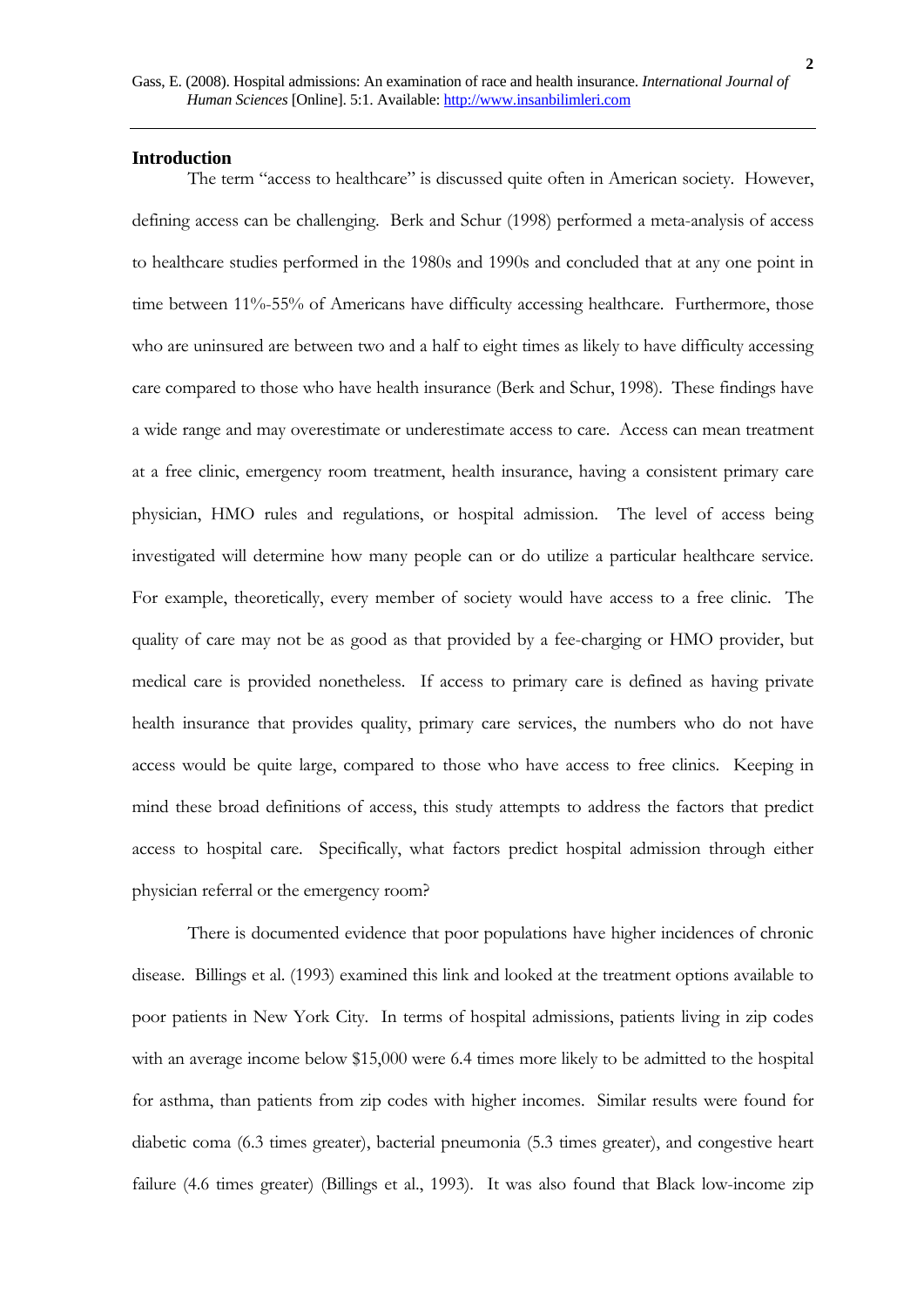codes had the greatest health disparities as compared to areas with higher incomes and that the greatest disparities occurred between young to middle age patients. Poor patients between the ages of 25-54 had the greatest differences for number of hospital admissions, compared sameage middle class patients. These differences, although present, were not as strong for pediatric patients or elderly patients (Billings et al., 1993). Thus, people who should be at their healthiest, in young to middle adulthood, are most at risk for chronic health problems and hospitalization due to the effects of poverty.

The trend of financially disadvantaged having greater levels of disease are seen elsewhere in the literature. Olowokure, Hawker, Weinberg, Gill, and Sufi (1999) found that, when breaking income down into quintiles, hospital admission for infectious intestinal diseases increase as income decreases. The rate of hospitalization for infectious intestinal diseases holds constant for the highest three income levels, but increases from 50 people hospitalized per 100,000 in the middle quintile to 100 people hospitalized per 100,000 for the last, and most destitute quintile.

Many poor patients, like those described above, often seek non-emergency care at the emergency room. Kellerman (1991) summarized the factors that play into why patients choose the emergency room as a primary care source. Emergency departments are open 24 hours. If a person cannot afford to miss work to go to the doctor, or has childcare responsibilities during the day, the emergency room is a place to go in the evenings or overnight. Appointments, referrals, and immediate co-payments are not required for emergency care, thus an individual will not need to plan ahead or have to pay any money up front to see a physician, regardless of insurance status. Finally, other services are readily available in the emergency department environment, such as immediate, on-cite prescription filling and social workers, who can help the poor and often undereducated patient.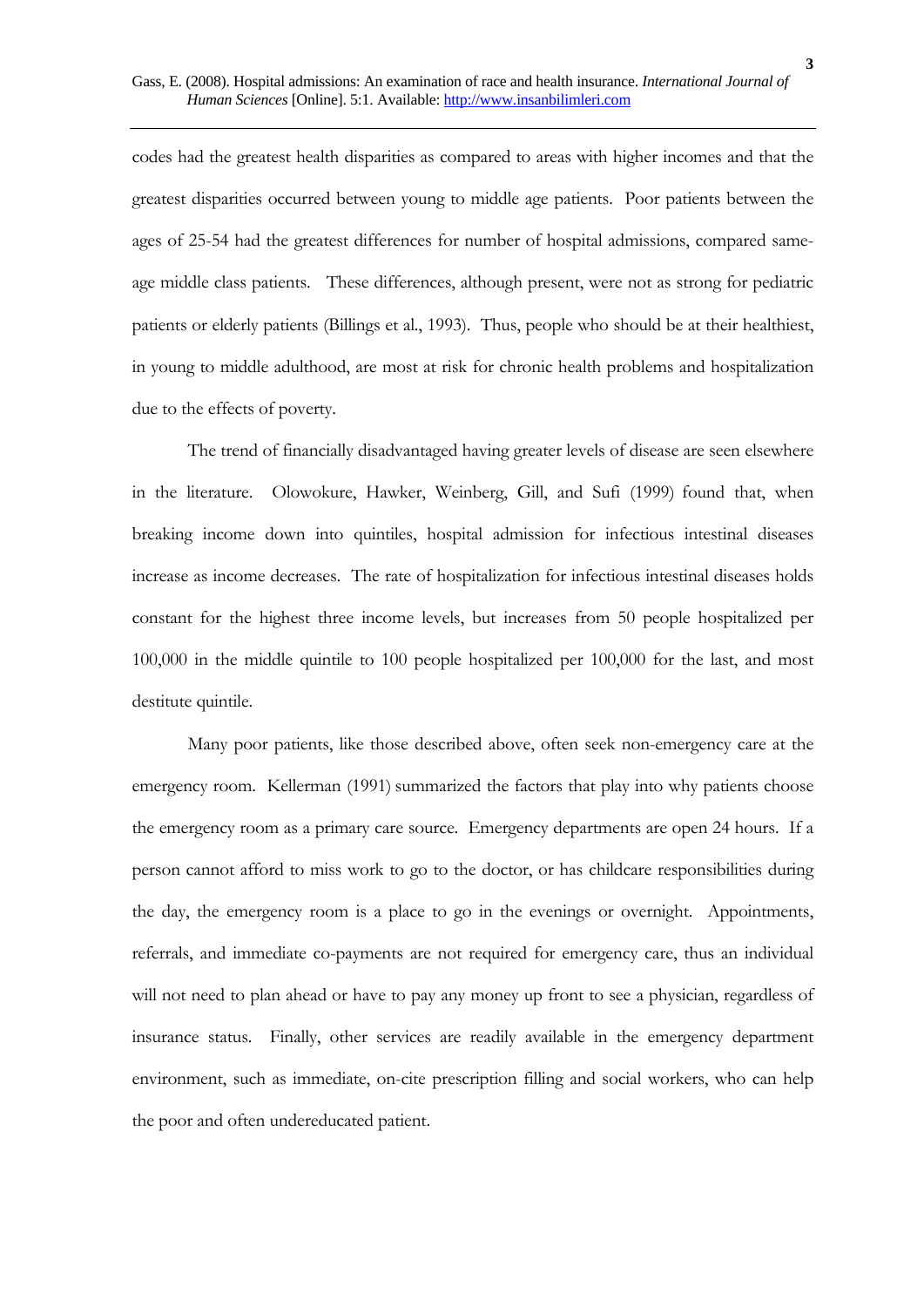Primary care treatment has been shown to reduce emergency room use and hospital admissions for chronic diseases. In a study of patients with asthma or other chronic obstructive pulmonary diseases, the effects of non-emergency office visits are striking (Sin, Bell, Svenson, and Man, 2002). All patients had been recently been treated for their respiratory disease in the emergency room. Patients showed a 27% reduction in emergency room use over the next three months when an office visit occurred within one month of the initial emergency room visit that did not result in hospitalization (Sin et al., 2002). An 18% reduction in emergency room use over the next three months was found when an office visit occurred within one month of the initial emergency room visit that did result in hospitalization (Sin et al., 2002). Factors that resulted in a second emergency room visit within three months included older age and lowincome (Sin et al., 2002). These results clearly show significant reductions in emergency room treatment and hospitalization when chronic disease management occurs in the primary care setting.

Many of these diseases could be preventable or treatable with access to primary care, yet uninsured patients or patients with Medicare or Medicaid have a more difficult time accessing healthcare. For example, Iserson and Kastre (1996) investigated if severity of illness presented by an uninsured patient affected medical treatment. In this case, 54 Arizona emergency rooms were contacted by woman posing as an uninsured patient with a minor rash, moderately sprained wrist, or severely debilitating headache. Race of the caller was not disclosed. No emergency room refused to see the uninsured patient, with 80% requesting that the patient come in immediately for treatment of the headache, 76% for the wrist injury, and 58% for the rash (Iserson and Kastre, 1996). When emergency treatment was not recommended, emergency room staff either recommended visiting a walk-in clinic or home remedies to relieve the discomfort. But, across all scenarios, emergency treatment was offered, even if not recommended by staff(Iserson and Kastre, 1996).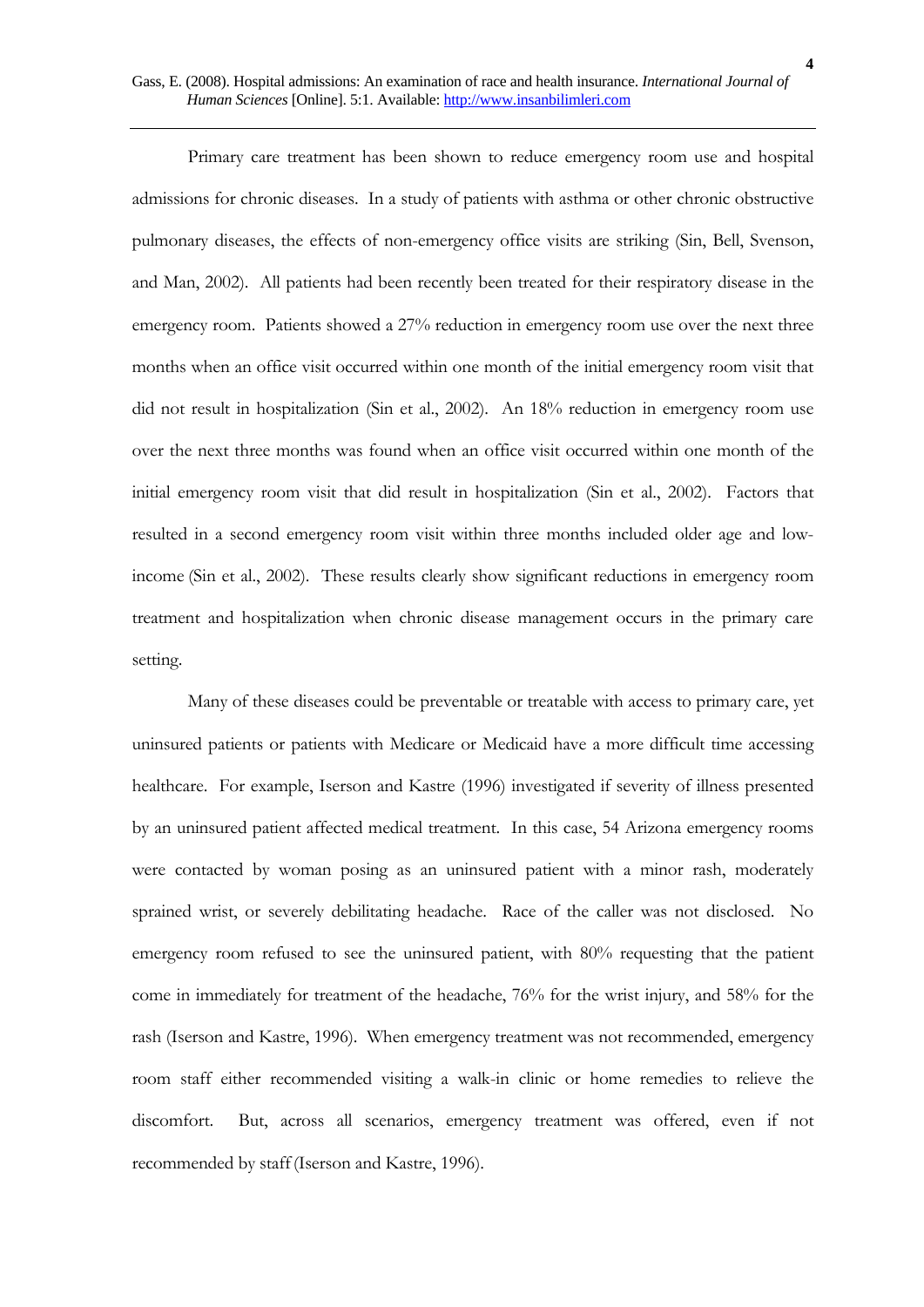For comparison, the same woman called 69 private, primary care providers in the same cities as the previously contacted emergency departments. In this scenario however, the woman presented only a minor rash, since the practitioners might not be able to treat the other more severe ailments in their respective clinics (Iserson and Kastre, 1996). Also, the woman called each primary care practitioner twice, once as an uninsured patient, and once as a fully insured patient. In terms of seeing the uninsured patient, 62% of primary care physicians told the caller were not taking new patients or they would need at least \$30 up front before seeing the patient. When these same physicians were called by an insured woman presenting a rash, 55% said they would see the woman for less than \$30, and that only 40% were not taking new patients(Iserson and Kastre, 1996). Private physicians also offered less advice in terms of home treatment or referrals as opposed to emergency rooms. Thus, we can conclude from these results that private primary care physicians may not be open to any patient who is not fully covered by insurance.

Disadvantages due to insurance status are also found for serious conditions, such as chronic heart problems. In a sample of patients admitted to the hospital after a heart attack, 52% of admissions were deemed to be low-risk (Butler, Hamumanthu, Chomsky, and Wilson, 1998). Low risk patients were defined as being in relatively good health, without life-threatening complications, with cardiac symptoms that could have been managed in a sub-acute setting. It was not reported on what proportion of patients were on Medicare, however, Medicare guidelines state that a patient cannot gain access to a sub-acute facility without spending at least three days in an acute care hospital in the previous month (Butler et al., 1998). If a patient were low-risk, in relatively good health and without complications, the chances of being hospitalized in an acute care facility would be relatively low. Thus, for low-risk patients on Medicare, hospitalization in an acute care facility is the only option for a condition that could be managed at outside the hospital, with a primary care physician, home health nurse and medication adjustment (Butler et al., 1998).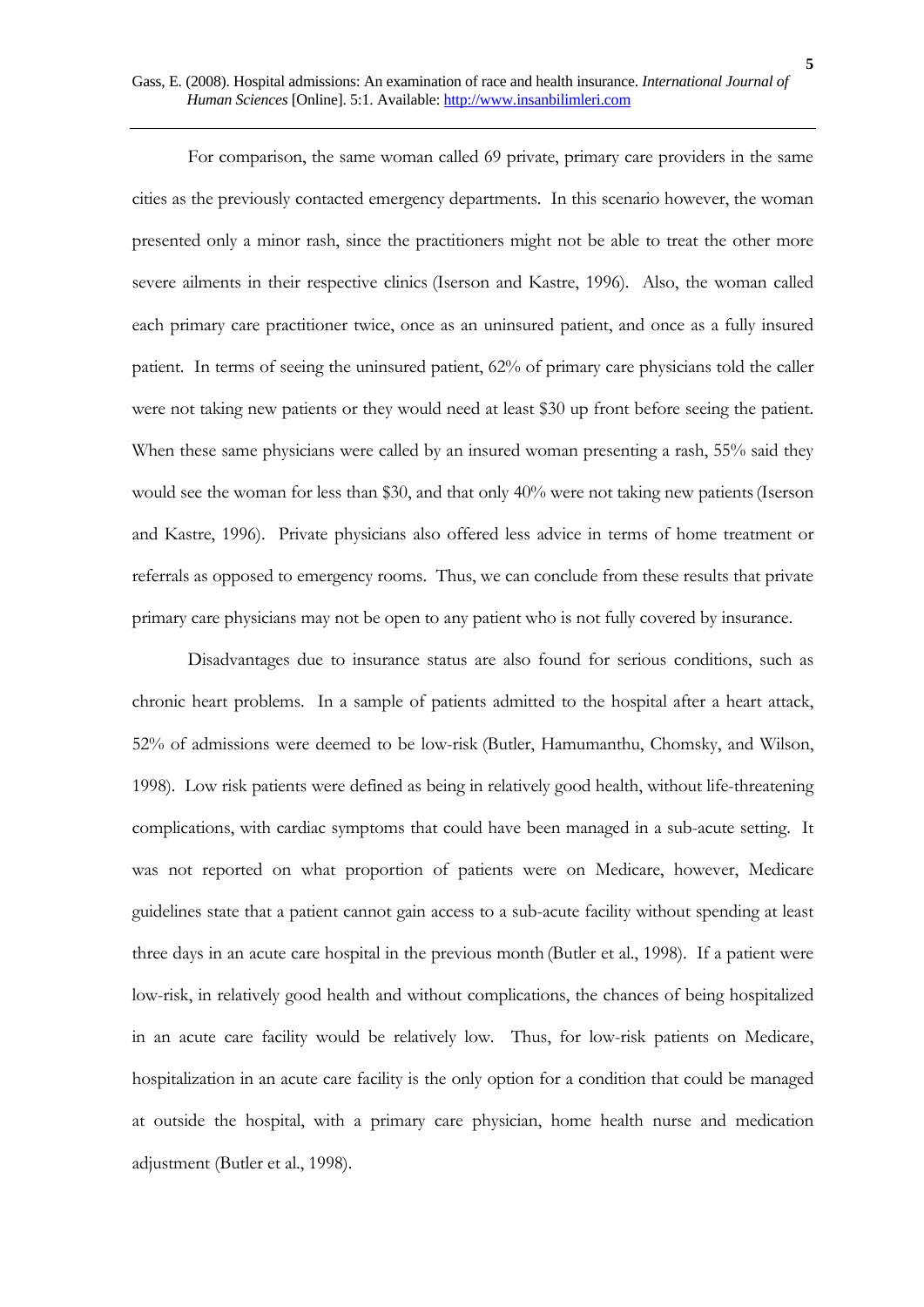The literature also shows that there are racial differences in terms of accessing healthcare. For example, in a study of children with the common cold whose parents brought them to the emergency room, 91% of patients were Black (Mayefsky, El-Shinaway, & Kelleher, 1991). The common cold is not an emergent enough disease to seek treatment at an emergency room. Yet, this may be the only source of care available to minority patients.

Black and Hispanic patients also show longer delays in seeking treatment for acute conditions such as heart attacks. In one particular study, minority patients had an average delay of over six hours before seeking treatment for a heart attack (Goldberg, Gurwitz, and Gore, 1999). As mentioned previously, it is possible that half of all heart attacks could be treated, or prevented, in a sub-acute setting (Butler et al., 1998). Thus, by delaying treatment, the risk of emergency treatment increases and longer hospitalization may result.

To go back to a study mentioned previously, Billings et al. (1993), found that Black, lowincome zip codes had the greatest health disparities and hospitalizations for chronic conditions, as compared to areas with higher incomes. The Billings study is important, in a number of ways. It provides evidence that poverty is a condition for disease. It is common knowledge that longterm exposure to environmental toxins, such as mercury or asbestos, can lead to cancer or other illnesses. In the case of Billings et al. (1993), we could classify poverty as an environmental toxin, leading to increased levels of chronic conditions and hospitalizations among poor patients and Black patients. Coupled with the findings discussed previously, that minority patients and poor patients with insurance problems have greater difficulty accessing healthcare, a vicious cycle develops. In order to manage a chronic condition, primary care must be available. If primary care is not available and the chronic condition is not managed properly, the emergency room is utilized to provide relief from the chronic condition. However, at some point, improper management of the chronic condition will lead to hospitalization, either through a referral from a physician or through an emergency room, regardless of whether the emergency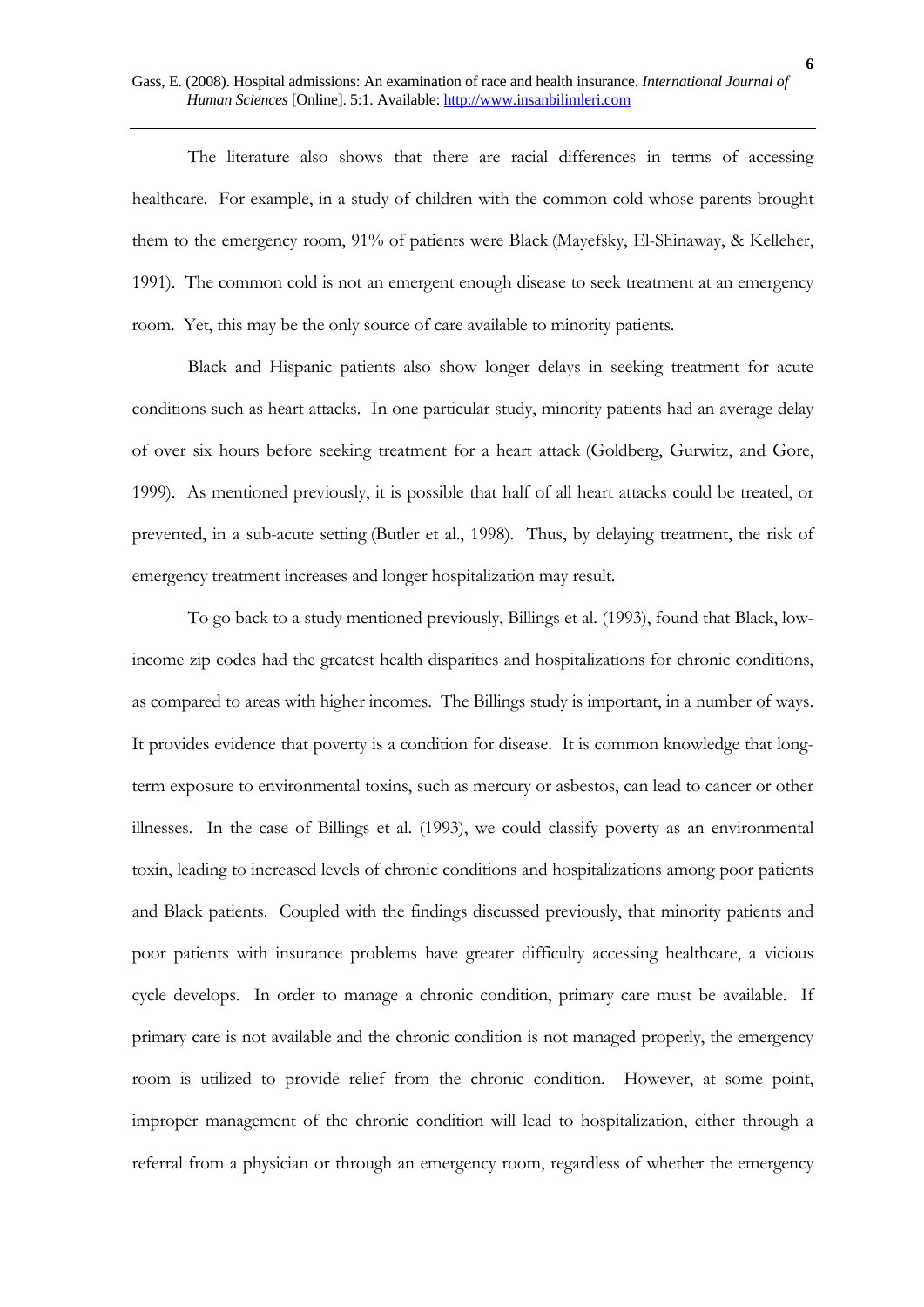room is being utilized for a true emergency or for a non-emergent need. What is unclear is what specific factor predicts hospital admission, race or insurance status. An attempt to resolve this dilemma will be addressed in this examination of hospital admission data.

### **Methods**

The literature provides evidence that there are racial differences in access to healthcare, with minority patients having less access, especially to primary care. However, insurance status may be the influence underlying this difference. Thus, to test the hypothesis that racial differences in access to healthcare, as measured by source of hospital admission, will be mediated by differences in health insurance status, data from the 2001 National Hospital Discharge Survey (NHDS) will be analyzed.

The NHDS has been collected every year since 1964 by the United States Department of Health and Human Services, National Center for Health Statistics. It is a national sample of all short-stay, non-Federal hospitals. Thus, all Federal, military, and Veterans Administration hospitals were excluded from the sample. To be eligible, a hospital is defined as a facility having at least six staffed beds. All hospitals in the United States that have 1000 or more staffed beds are included every year. The remaining hospitals have a 1 in 40 chance of being selected in any given year. The sample used in this study originally consisted of 504 hospitals. Of these facilities, 27 were eliminated because they did not fit the criteria mentioned above (bed size, etc.) or were no longer operating. An additional 29 hospitals chose not to participate in the survey, brining the total number of facilities to 448.

The data from the hospitals was complied through the use of medical records. Hospitals had the option of either manual or automated coding. A total of 41% of hospitals used the electronic coding system. For this method, the National Center for Health Statistics purchased the records from the hospitals themselves or from a state data tracking system. The remaining hospitals that used the manual system had the option to outsource their data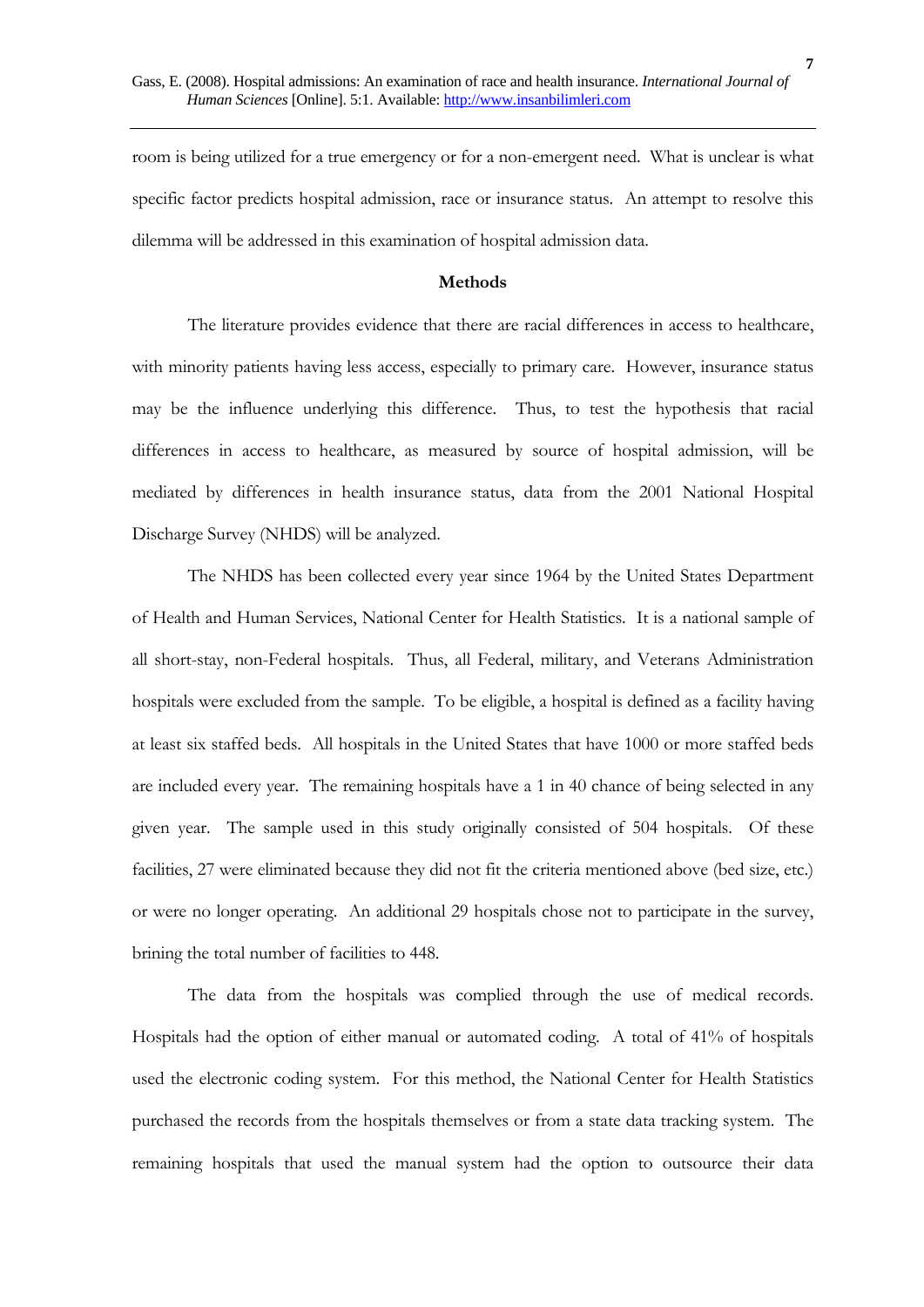management to the United States Census Bureau for processing, or use their own medical records staff. Of the manual coding group, 28% of hospitals used their own medical records staff. The final patient population collected through these methods included 330,210 individuals, of which 36,410 were newborns.

For the purposes of this analysis, all newborns (n=36,410) and patients 18 years of age or younger (n=31,444) were eliminated from the sample to ensure that subjects in the analysis had the potential to be covered by their own health insurance, and not that of their parents or guardians. The variables of interest in this study include source of hospital admission, race, and type of health insurance. For the dependent variable, source of hospital admission, 10 different categories were available for coding. These included: Physician referral, clinical referral, HMO referral, transfer from a hospital, transfer from a skilled nursing facility, transfer from other health facility, emergency room, court/law enforcement, other, or not available. Since there is no possibility of knowing the initial point of entry of patients who have already been admitted to the hospital and transferred to a facility participating in the study, these patients were eliminated from the data set. Also eliminated were those who entered the hospital through law enforcement or through other undocumented methods (n=93,285). For the independent variable, race of patient, eight different categories were available for coding: White, Black, American Indian/Alaska Native, Asian, Native Hawaiian or other Pacific Islander, Other, Multiple race stated, or not stated. For this analysis, those patients for which no race was stated were eliminated from the data set (n=61,468). Also, no measure of Latino ethnicity was provided in the data set, since Latinos are not considered a racial category. Finally, for the other independent variable, type of health insurance, 11 different categories were available for coding: Workers compensation, Medicare, Medicaid, other government payments, Blue Cross/Blue Shield, HMO/PPO, other private or commercial insurance, self pay, no charge, other, or not stated. For this analysis, those patients for which no insurance status was stated were eliminated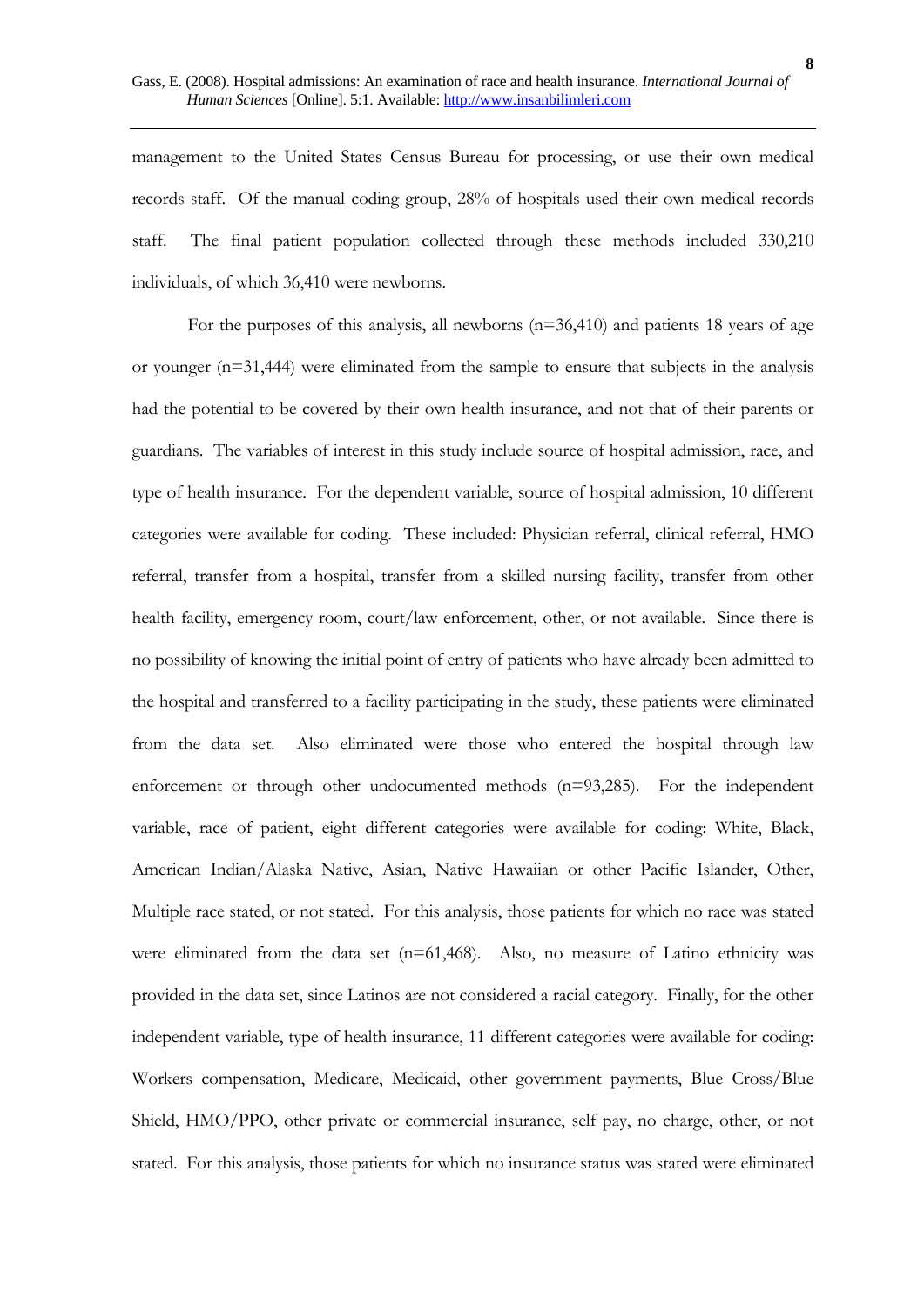from the data set (n=3,418). This brings the final sample size to be used in this analysis to n=104,185.

### **Results**

For the purposes of this analysis, variables were recoded into dichotomous groups or, in the case of Race, three groups. For the dependent variable, Source of Admission, physician referral, clinical referral, and HMO referral were grouped together into a new group called referral. The frequencies are reported in Table 1.

| <b>Source of Admission</b> |         | $\frac{0}{0}$ |
|----------------------------|---------|---------------|
| <b>Emergency Room</b>      | 60,779  | 58.3%         |
| Referral                   | 43,406  | $41.7\%$      |
| Total                      | 104,185 | $100\%$       |

**Table 1 Percent Distribution of Source of Hospital Admission** 

For the independent variable of Race, American Indian/Alaska Native, Asian, Native Hawaiian or other Pacific Islander, and Other were recoded into a new group called Other, since no one racial group comprised more than 3.5% of the total sample. The frequencies are reported in Table 2.

| Race         | n       | $\frac{0}{0}$ |
|--------------|---------|---------------|
| White        | 78,183  | $75.0\%$      |
| <b>Black</b> | 20,205  | $19.7\%$      |
| Other        | 5,497   | 5.3%          |
| Total        | 104,185 | 100%          |

### **Table 2 Percent Distribution of Race**

For the other independent variable of Insurance Type, the coverage types were reduced into two categories: Government/Self-Pay and Private Insurance. The types of coverage included in the Government/Self-Pay category include: Medicare, Medicaid, other government payments, self-pay, no charge, and other. The types of coverage included in the Private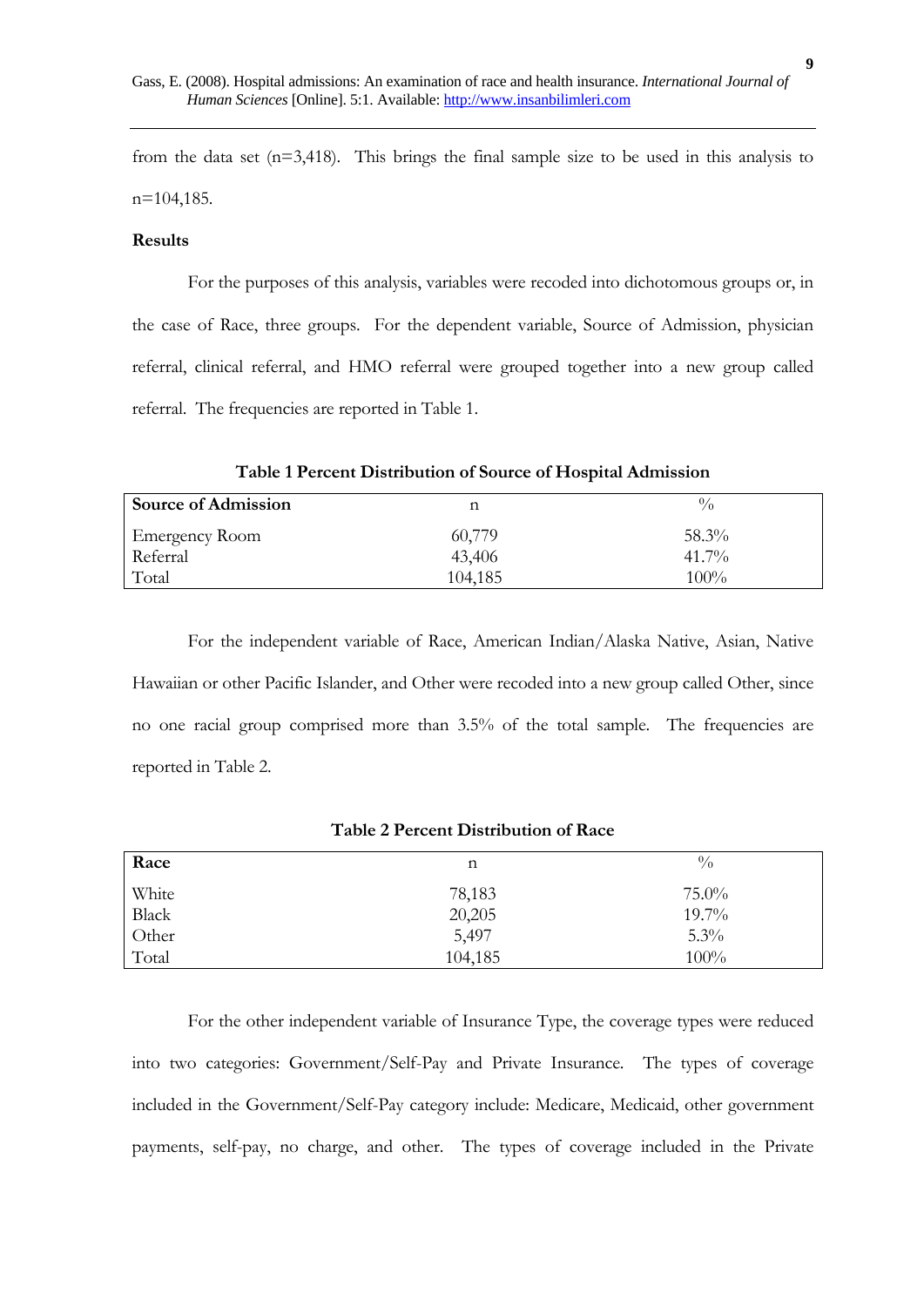Insurance include: Workers compensation, Blue Cross/Blue Shield, HMO/PPO, and other private or commercial insurance. The results are shown in Table 3.

| Type of insurance coverage |         | $^{0}/_{0}$ |
|----------------------------|---------|-------------|
| Government/Self-Pay        | 64,114  | $61.5\%$    |
| Private Insurance          | 40,071  | $38.5\%$    |
| Total                      | 104,185 | $100\%$     |

**Table 3 Percent Distribution of Patients by Insurance Type** 

Bivariate chi-square analyses were conducted to look at differences between groups within both independent variables in relation to the dependent variable, source of hospital admission.

As can be seen in Table 4, a chi-square test found a significant association between race and source of admission to the hospital ( $p \leq .0001$ ). To determine what differences existed between racial groups, a one-way analysis of variance (ANOVA) with a Bonferroni post-hoc analysis was performed. The results show no significant difference between White patients and patients of Other races ( $p < .463$ ). However, significant differences were found between both White and Black patients ( $p \leq .0001$ ) and between Black and patients from Other racial groups  $(p \leq .0001)$ . Therefore, we can conclude that Black patients have significantly more hospital admissions through the emergency room than both White patients and patients of Other races.

**Table 4 Percent Distribution of Hospital Admission Source by Race** 

|                         | Race                |                    |                  |
|-------------------------|---------------------|--------------------|------------------|
|                         | White $(n=78, 183)$ | Black $(n=20,505)$ | Other $(n=5497)$ |
| <b>Admission Source</b> |                     |                    |                  |
| <b>Emergency Room</b>   | $55.8\%$            | $69.1\%$           | $56.6\%$         |
| Physician Referral      | $44.4\%$            | $30.9\%$           | $43.4\%$         |
| Total                   | $100\%$             | $100\%$            | $100\%$          |

Chi-square value = 1216.515 df = 2,  $p \le 0.0001$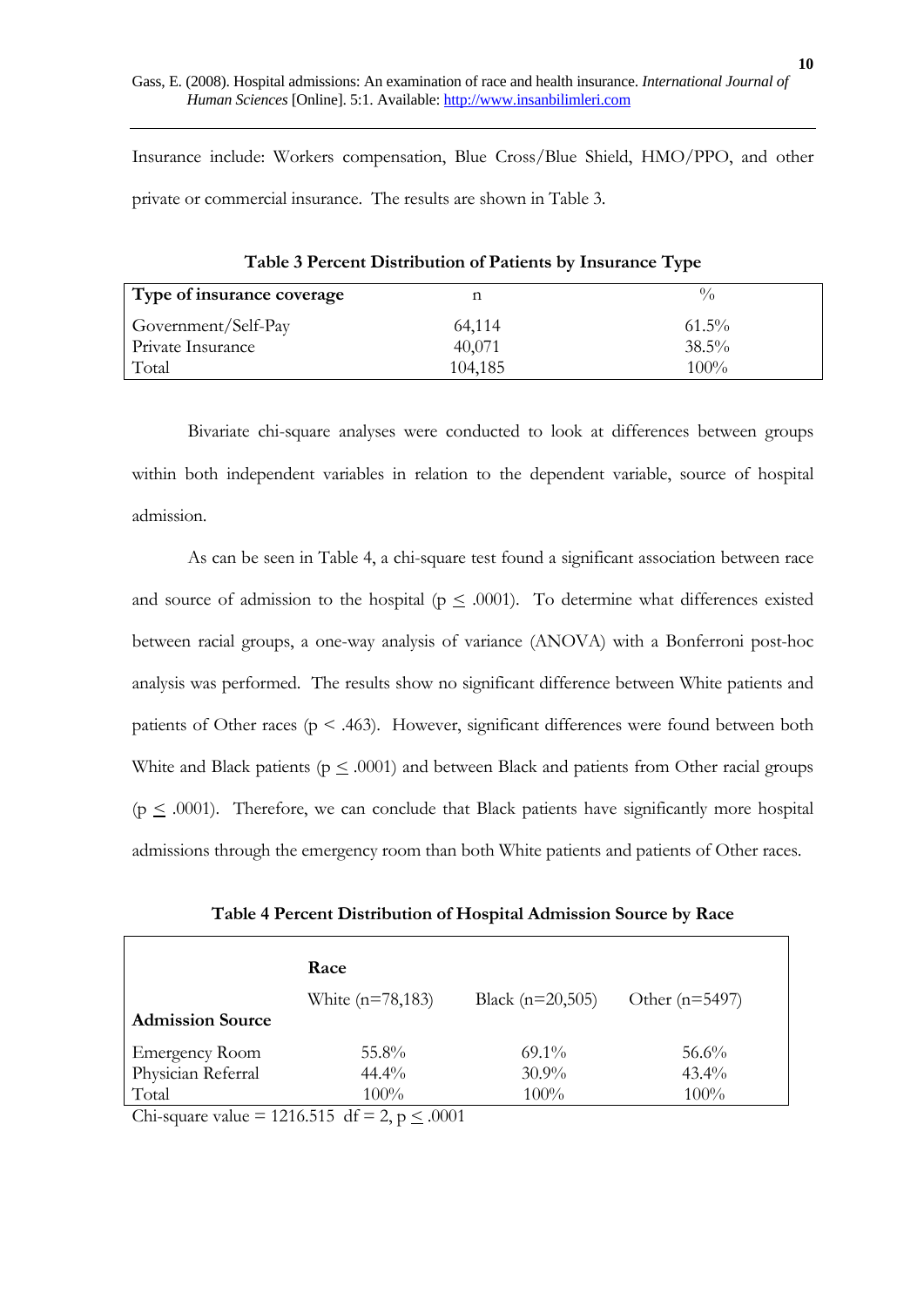Again, using a chi-square test, Table 5 shows significant difference was found between type of insurance and source of admission to the hospital. Those on government insurance or paying on their own (65.8%) are significantly more likely to enter the hospital through the emergency room than through referral from a physician  $(46.5\%)$  ( $p \leq .0001$ ).

**Type of Insurance**  Govt./Self-Pay (n=64,114) Private Insurance (n=40,161) **Admission Source**  Emergency Room 65.8% 46.5% Physician Referral 34.2% 53.5% Total  $100\%$ 

**Table 5 Percent Distribution of Hospital Admission by Insurance Type** 

Chi-square value = 3776.395 df = 2,  $p \le 0.0001$ 

The analyses in Table 6 show an interesting result. Using chi-square analysis, there is a consistent significant association between Race and Source of Admission. Regardless of insurance status, racial differences exist for both patients on Government Insurance or Self-Pay (chi-square value = 500.916 df = 2,  $p \leq .0001$ ) and patients with Private Insurance (chi-square value = 545.590 df = 2,  $p \leq .0001$ ). To determine what differences existed between racial groups, a one-way analysis of variance (ANOVA) with a Bonferroni post-hoc analysis was performed for patients on government insurance or self-payment. The results show no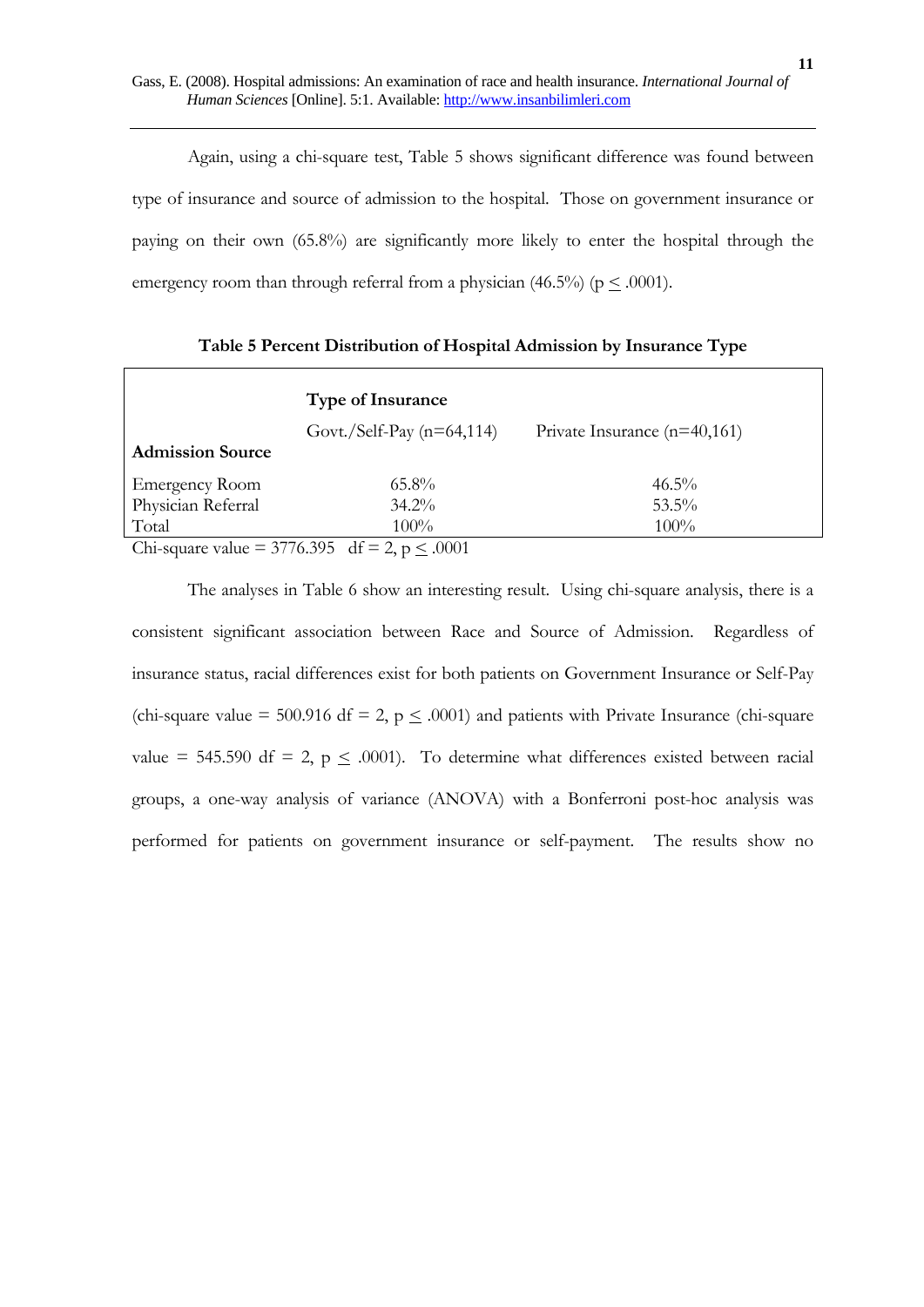| <b>Type of Insurance</b>                                                                                                                              |                       |                              |                      |                       |                             |                      |  |
|-------------------------------------------------------------------------------------------------------------------------------------------------------|-----------------------|------------------------------|----------------------|-----------------------|-----------------------------|----------------------|--|
|                                                                                                                                                       | Govt./Self-Pay*       |                              |                      |                       | Private Insurance**         |                      |  |
|                                                                                                                                                       |                       |                              |                      | Race                  |                             |                      |  |
|                                                                                                                                                       | White<br>$(n=46,799)$ | <b>Black</b><br>$(n=13,839)$ | Other<br>$(n=3,476)$ | White<br>$(n=31,384)$ | <b>Black</b><br>$(n=6,666)$ | Other<br>$(n=2,021)$ |  |
| Source<br>of<br>Admission                                                                                                                             |                       |                              |                      |                       |                             |                      |  |
| Emergency<br>Room                                                                                                                                     | $63.5\%$              | $73.7\%$                     | $65.0\%$             | $44.0\%$              | $59.5\%$                    | 42.3%                |  |
| Physician<br>Referral                                                                                                                                 | $36.5\%$              | 26.3%                        | $35.0\%$             | 56.0%                 | $40.5\%$                    | $57.7\%$             |  |
| Total<br>* $C_{\rm b}$ equator rates = $E(0.016 \text{ Hz}) = 2 \times 0.001$ ** $C_{\rm b}$ equator rates = $E(E[0.0016 = 2 \times 1.0001 = 0.0001]$ | $100\%$               | 100%                         | 100%                 | 100%                  | $100\%$                     | 100%                 |  |

# **Table 6 Percent Distribution of Race by Source of Hospital Admission, Controlling for Insurance Type**

Chi-square value = 500.916 df = 2, p < .0001 \*\* Chi-square value = 545.590 df = 2, p < .0001

significant difference between White patients and patients of Other races ( $p < .214$ ). However, significant differences were found between both White and Black patients ( $p \leq .0001$ ) and between Black and patients from Other racial groups ( $p \leq .0001$ ). The same post-hoc analysis was performed on patients with private insurance. Again, the results show no significant difference between White patients and patients of Other races ( $p < .392$ ). However, significant differences were found between both White and Black patients ( $p \leq .0001$ ) and between Black and patients from Other racial groups ( $p \leq .0001$ ). Therefore, we can conclude that Black patients, regardless of insurance status, have significantly more hospital admissions through the emergency room than both White patients and patients of Other races.

Based on the results discussed above, it is difficult to differentiate what factor contributes most to using the emergency room as a source of admission. A racial difference does exist, with Blacks using the emergency room more than Whites or Other racial groups as a source of admission to the hospital. However, a difference was also found for insurance status,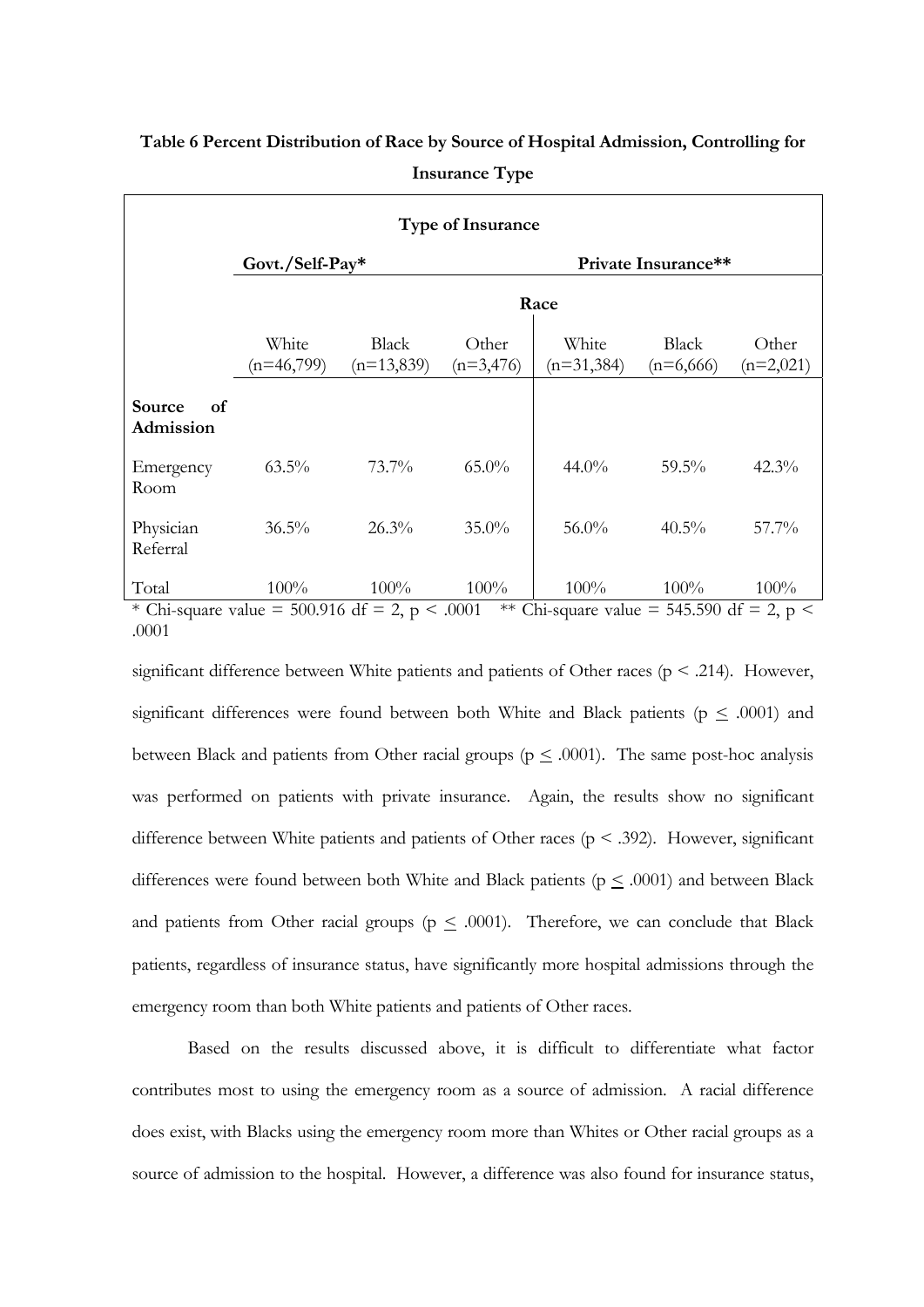with those on government insurance or paying on their own entering the hospital through the emergency room at higher levels than those with private insurance. To find out which factor has a greater influence on source of admission, a logistic regression was performed, with the dichotomous variables, White (vs. non-white), Other (vs. non-other), and insurance status (govt./self-pay vs. private insurance) being regressed upon source of hospital admission through physician referral.

| <b>Hospital Admission</b>                                                   |             |      |        |             |      |        |  |
|-----------------------------------------------------------------------------|-------------|------|--------|-------------|------|--------|--|
| Race**<br>Race and Insurance***                                             |             |      |        |             |      |        |  |
| Predictors                                                                  | Coefficient | S.E. | Exp(B) | Coefficient | S.E. | Exp(B) |  |
| White                                                                       | $.578*$     | .017 | 1.782  | $.536*$     | .017 | 1.709  |  |
| Other                                                                       | .538*       | .031 | 1.713  | $.522*$     | .032 | 1.685  |  |
| Type<br>Insurance<br>$(1 = private)$<br>insurance                           |             |      |        | $.776*$     | .013 | 2.173  |  |
| Constant<br>$\star$ > 0001 $\star\star$ DQ = 010 $\star\star\star$ DQ = 015 | $-.804*$    | .015 | .447   | $-1.080*$   | .016 | .340   |  |

**Table 7 Logistic Regression Coefficients of Race and Insurance Type on Source of** 

 $*<sub>p</sub> < .0001, ** R2 = .012, ** R2 = .045$ 

The model above shows highly significant coefficients, producing results that show both racial differences and insurance status differences for source of hospital admission. Specifically, White patients are significantly different from Blacks in terms of source of hospital admission. The directionality of the coefficient shows that White patients have significantly greater odds of being admitted to the hospital through referral than through the emergency room (B = .578,  $p \leq .0001$ ). The same relationship was found for patients of Other races in comparison to Black patients ( $B = .538$ ,  $p \le .0001$ ). However, this model was extremely weak in predicting Source of Admission to the hospital,  $R^2 = .012$ . The variable Insurance status was added to the model, and a statistically significant relationship was found ( $B = .776$ ,  $p \le .0001$ ),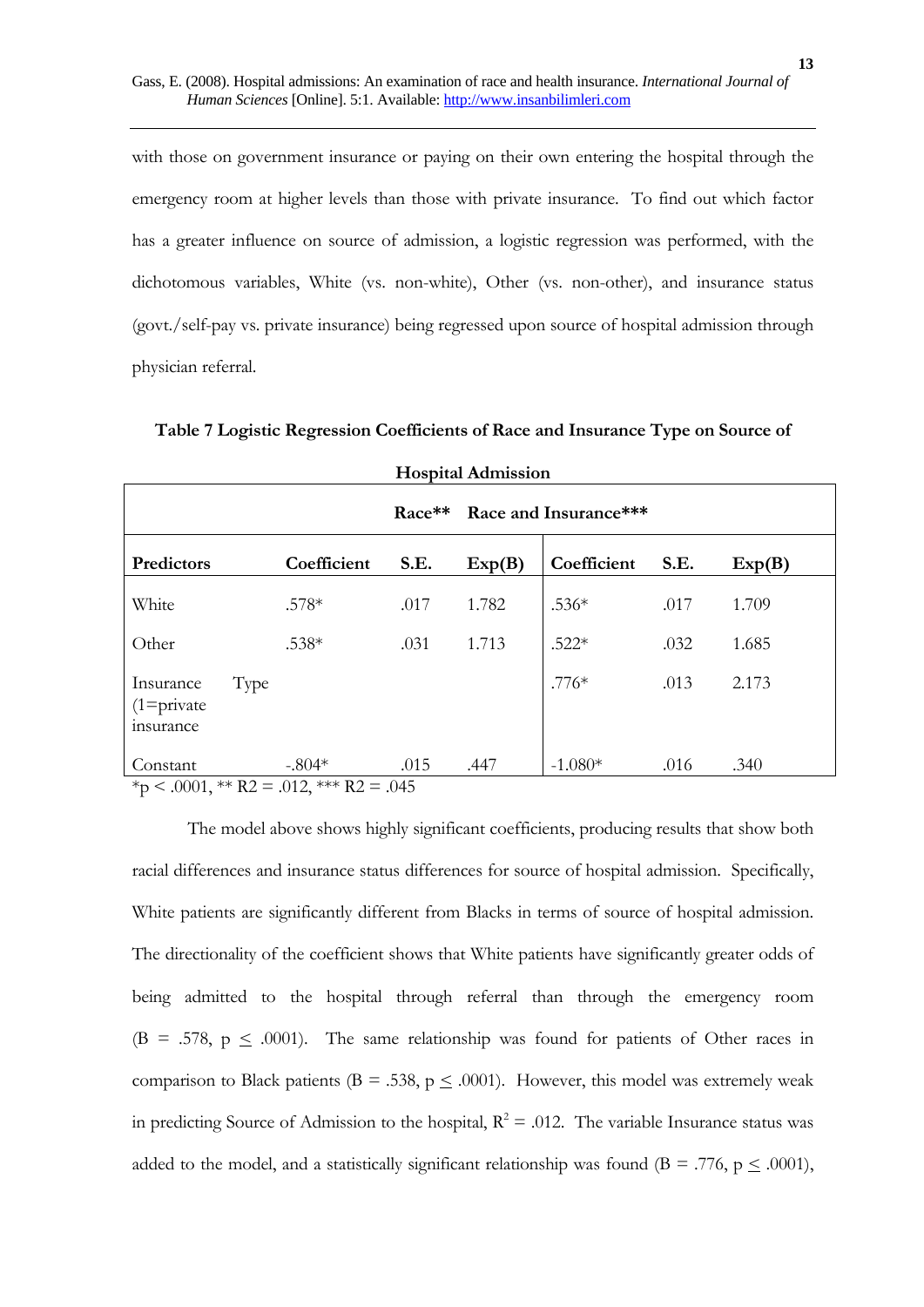indicating that patients with private insurance have significantly greater odds of being admitted to the hospital through referral than through the emergency room. Again, this model was not a strong predictor of Source of Admission,  $R^2 = .045$ . In an attempt to further understand the factors that affect Source of Admission, it was decided that more variables would be added to the model in an attempt to account for more than 4.5% of the variance in Source of Admission to the hospital.

Added to the model were the demographic variables of Sex and Age and variables that assessed hospital characteristics. These included Hospital Type and Hospital Size. Tables 8-11 show the percent distributions for these new variables.

| Twore o I creent Broundandii of och |         |               |  |  |  |  |
|-------------------------------------|---------|---------------|--|--|--|--|
| <b>Sex</b>                          | n       | $\frac{0}{0}$ |  |  |  |  |
| Male                                | 40,078  | 39%           |  |  |  |  |
| Female                              | 63,307  | 61%           |  |  |  |  |
| Total                               | 104,185 | $100\%$       |  |  |  |  |

**Table 8 Percent Distribution of Sex** 

| Table 9 Percent Distribution of Age |             |               |  |  |  |  |
|-------------------------------------|-------------|---------------|--|--|--|--|
| <b>Age Range</b>                    | $\mathbf n$ | $\frac{0}{0}$ |  |  |  |  |
| 19-29                               | 12,625      | 12.2%         |  |  |  |  |
| 30-39                               | 14,316      | 13.8%         |  |  |  |  |
| 40-49                               | 13,744      | 13.3%         |  |  |  |  |
| 50-59                               | 13,536      | 12.9%         |  |  |  |  |
| 60-69                               | 14,044      | 13.5%         |  |  |  |  |
| 70-79                               | 18,485      | 17.7%         |  |  |  |  |
| 80-89                               | 14,047      | 13.4%         |  |  |  |  |
| 90-99                               | 3,388       | $3.2\%$       |  |  |  |  |
| Total                               | 104,185     | 100%          |  |  |  |  |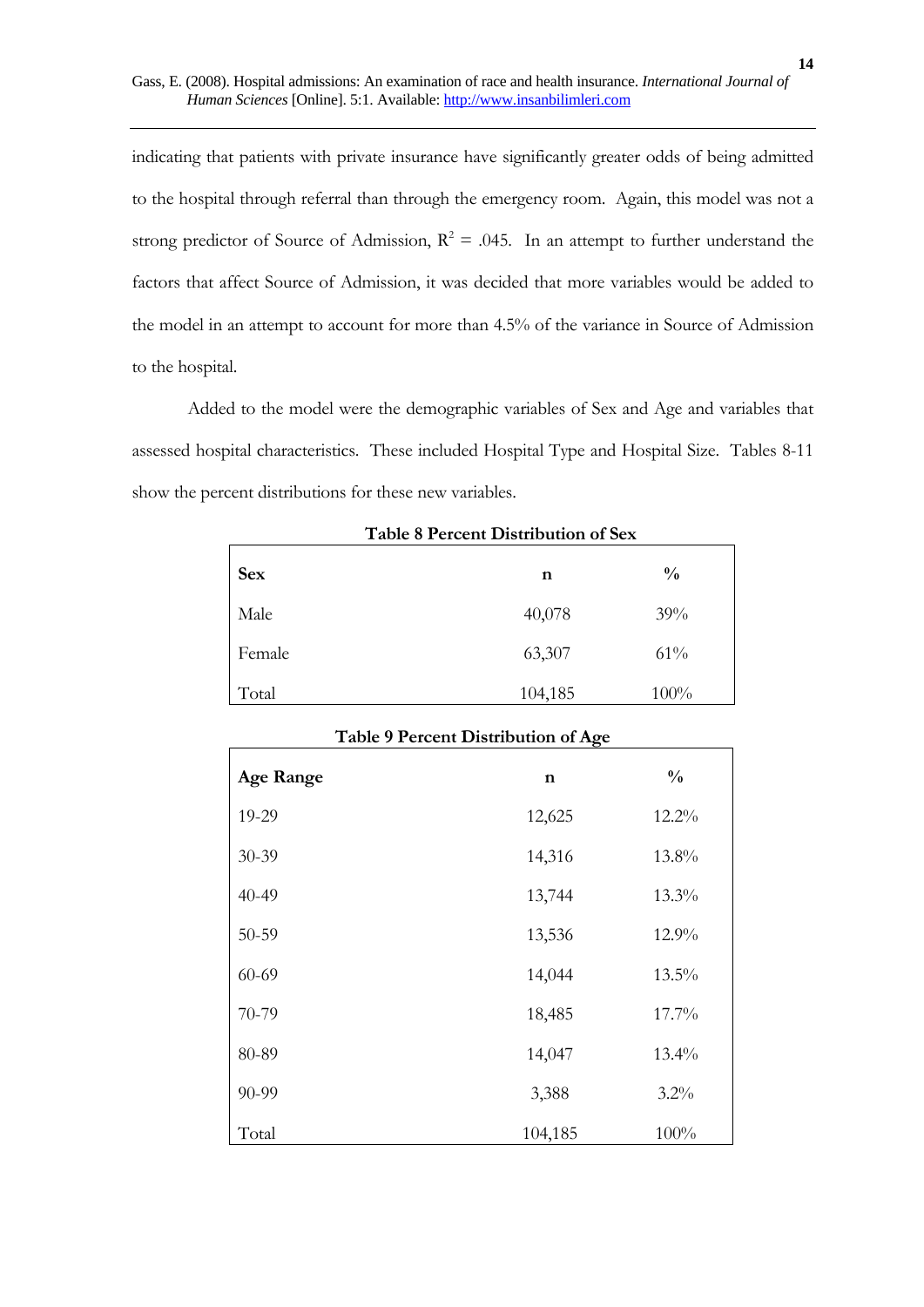| <b>Hospital Type</b>            | n       | $\frac{0}{0}$ |
|---------------------------------|---------|---------------|
| For Profit                      | 6,438   | $6.2\%$       |
| Government, non-Federal         | 13,478  | $12.9\%$      |
| Non-Profit, including religious | 84,269  | $80.9\%$      |
| Total                           | 104,185 | $100\%$       |

### **Table 10Percent Distribution of Hospital Type**

## **Table 11 Frequencies, Hospital Size (total number of staffed beds)**

| <b>Number of Beds</b> | n       | $\frac{0}{0}$ |
|-----------------------|---------|---------------|
| $6-99$                | 11,516  | $11\%$        |
| 100-199               | 26,604  | 25.5%         |
| 200-299               | 19,970  | 19.2%         |
| 300-499               | 29,138  | 28%           |
| $500+$                | 16,957  | 16.3%         |
| Total                 | 104,185 | 100%          |

The variables assessed above: Sex, Age, Hospital Type, and Hospital Size were included in another logistic regression analysis, along with the original independent variables of Race and Insurance Type. Again, these variables were regressed upon the dependent variable of Source of Admission, physician referral. The results are shown in Table 12.

All of the coefficients in the above analyses were significant. The model which included the additional variables accounted for a considerable amount of variance when compared to the previous models,  $R^2 = .099$ . The results show that White patients (B = .741, p  $\leq .0001$ ) and patients of Other races (B = .479,  $p \leq .0001$ ) have significantly greater odds of entering the hospital through referral as opposed to Black patients. We also see that patients on private insurance ( $B = .431$ ,  $p \le .0001$ ) have significantly greater odds of entering the hospital through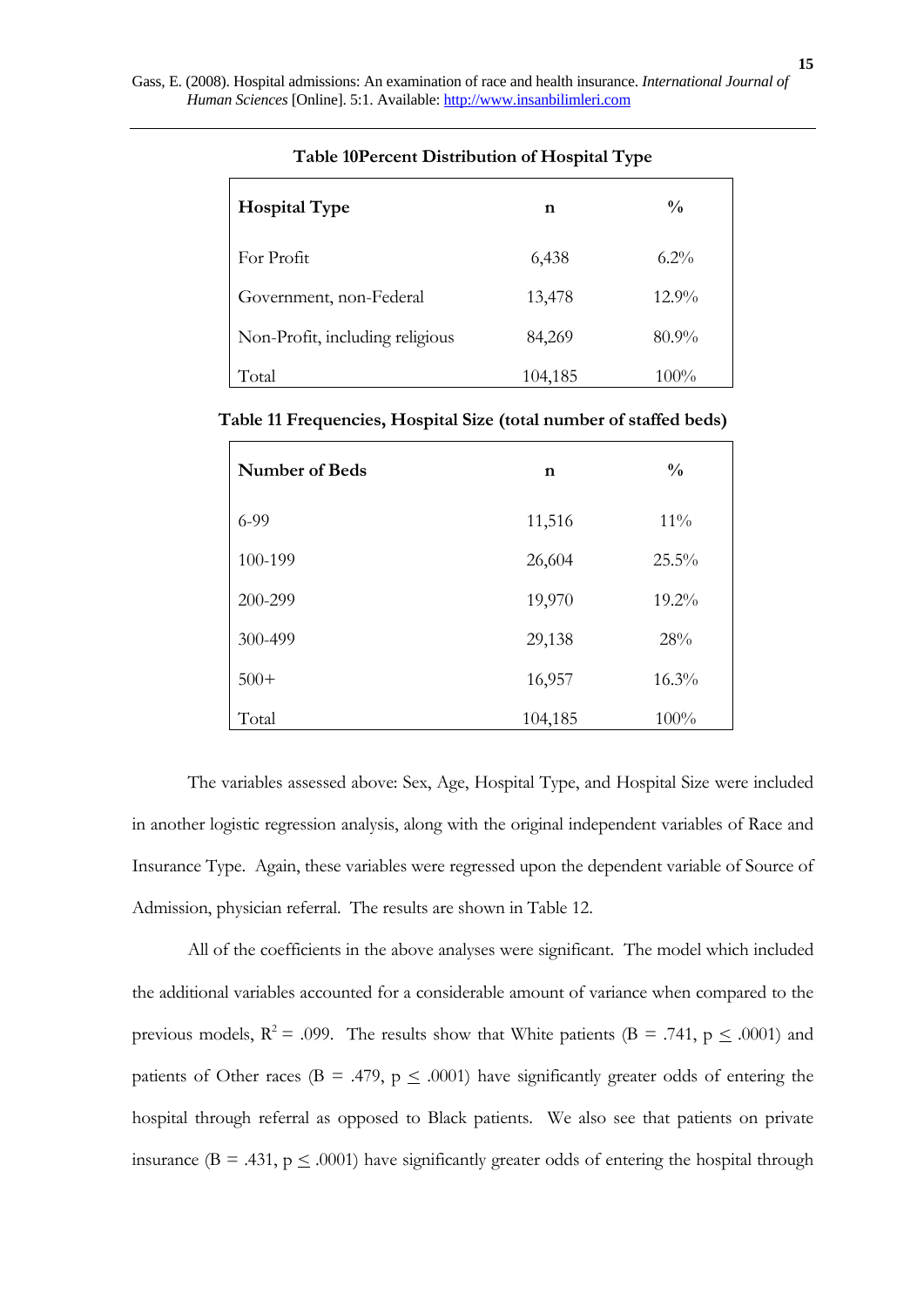referral than those on government assistance or self-payment. Patients who seek treatment at larger hospitals, 500+ beds (B = .346, p  $\leq$  .0001) and 300-499 beds (B = .286, p  $\leq$  .0001) have significantly greater odds of entering the hospital through referral than patients who seek treatment at smaller hospitals. However, patients at medium sized hospitals, 200-299 beds ( $B =$ -.103,  $p \leq .0001$ ), have significantly lower odds of entering the hospital through referral than

|                 |             | Race <sup>1</sup> | Race and<br>Insurance <sup>2</sup> |                    |      |       |             | Race,<br>Insurance,<br>and other<br>Variables <sup>3</sup> |       |
|-----------------|-------------|-------------------|------------------------------------|--------------------|------|-------|-------------|------------------------------------------------------------|-------|
| Predictors      | Coefficient | S.E.              | Exp                                | <b>Coefficient</b> | S.E. | Exp   | Coefficient | S.E.                                                       | Exp   |
|                 |             |                   | (B)                                |                    |      | (B)   |             |                                                            | (B)   |
| White           | $.578*$     | .017              | 1.782                              | $.536*$            | .017 | 1.709 | $.741*$     | .018                                                       | 2.099 |
| Other           | $.538*$     | .031              | 1.713                              | $.522*$            | .032 | 1.685 | .479*       | .033                                                       | 1.614 |
| Insurance       |             |                   |                                    | $.776*$            | .013 | 2.173 | $.431*$     | .015                                                       | 1.583 |
| Type (private   |             |                   |                                    |                    |      |       |             |                                                            |       |
| ins. $= 1$ )    |             |                   |                                    |                    |      |       |             |                                                            |       |
| Sex (female $=$ |             |                   |                                    |                    |      |       | $.501*$     | .014                                                       | 1.650 |
| 1)              |             |                   |                                    |                    |      |       |             |                                                            |       |
| Hospital size   |             |                   |                                    |                    |      |       |             |                                                            |       |
| 200-299         |             |                   |                                    |                    |      |       | $-.103*$    | .019                                                       | .902  |
| 300-499         |             |                   |                                    |                    |      |       | $.286*$     | .017                                                       | 1.331 |
| $500+$          |             |                   |                                    |                    |      |       | $.346*$     | .020                                                       | 1.414 |
| Hospital Type   |             |                   |                                    |                    |      |       |             |                                                            |       |
|                 |             |                   |                                    |                    |      |       | $-.958*$    | .034                                                       | .384  |
| Government      |             |                   |                                    |                    |      |       |             |                                                            |       |
| Non-Profit      |             |                   |                                    |                    |      |       | $-.874*$    | .028                                                       | .417  |
| Age             |             |                   |                                    |                    |      |       | $-.020*$    | .000                                                       | .981  |
| Constant        |             |                   | .447                               |                    |      | .340  | $.409*$     | .040                                                       | 1.505 |

| Table 12 Logistic Regression Coefficients of Race and Insurance Type and Other |  |
|--------------------------------------------------------------------------------|--|
| Potential Intervening Variables on Source of Hospital Admission                |  |

 $*<sub>p</sub> < .0001$ , 1R2 = .012, 2R2 = .045, 3R2 = .099

those who seek treatment at smaller hospitals. Also, patients who seek care at a Governmentowned hospital (B = -.958,  $p \leq .0001$ ) and those patients who seek care at a Non-Profit hospital (B = -.874,  $p \leq .0001$ ) have significantly lower odds of entering the hospital through referral than patients who seek care at a For Profit facility. Finally, younger patients (B = -.020, p  $\leq$ .0001) have significantly lower odds of entering the hospital through referral than older patients. As stated earlier, all of the coefficients were significant, which can be attributed in part to the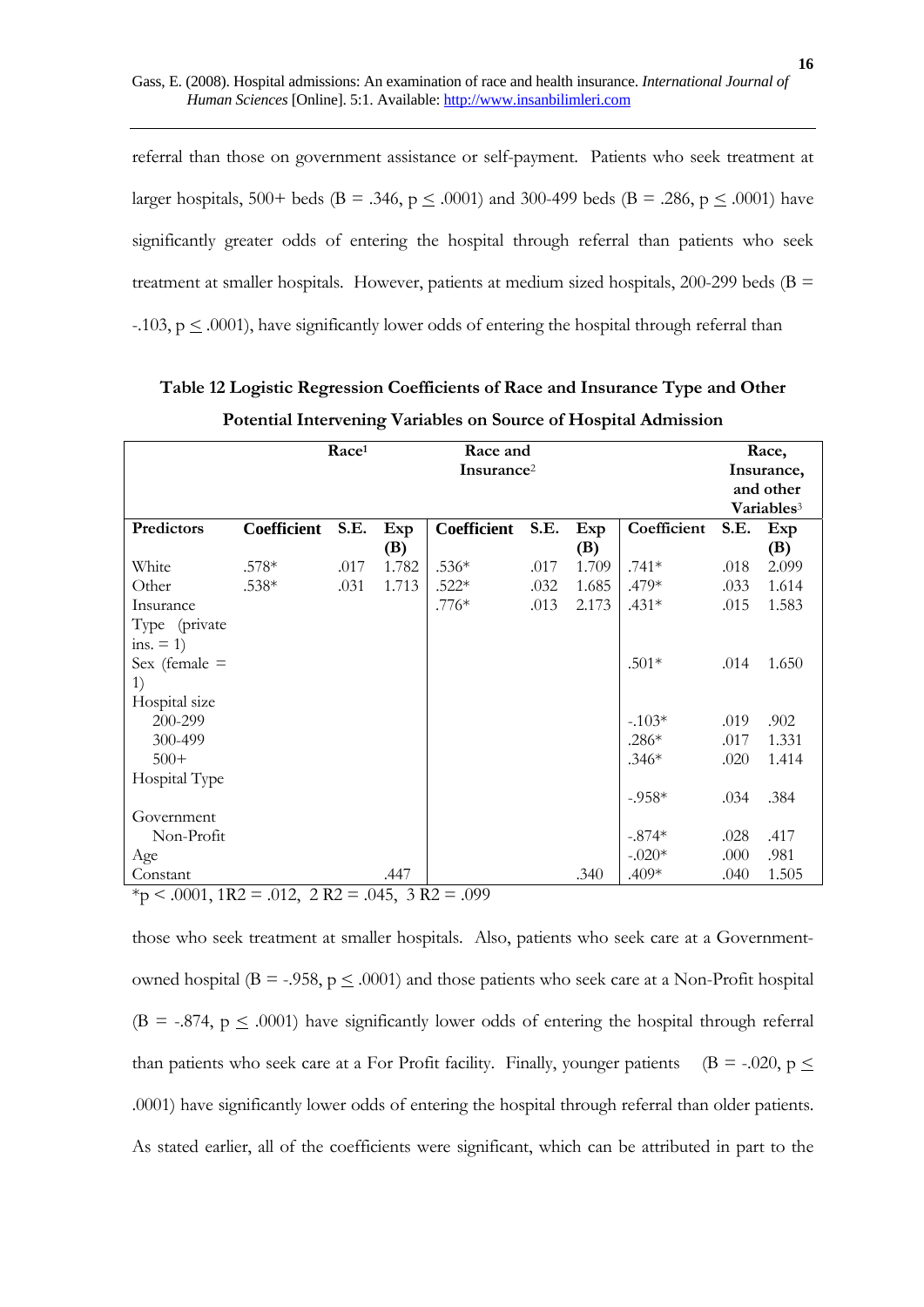large sample size of 104,185 patients. Therefore, it is difficult to determine which variable, Race or Insurance Type, has a greater influence on Source of Admission to the hospital. To get at what effects are actually at play, a careful interpretation of the results is needed.

### **Discussion**

As mentioned previously, the effects of sample size should not ignored in interpretation of the results. Although statistical significance is the measure of change or difference between to groups, means, outcomes, or measures, practical significance is just as important. This sample is very large, and therefore all chi-square analyses and logistic regression coefficients have significance levels of  $p \leq .0001$ . Thus, practical significance becomes evident when looking at the  $R<sup>2</sup>$  results. The finding that nine independent variables can be entered into a logistic regression analyses and only account for 9.9% of the variance is surprising, considering the strong statistical significance of the coefficients.

The hypothesis of this study: Racial differences in access to healthcare, as measured by source of hospital admission, will be mediated by differences in health insurance status could be answered simply by looking at a few of the analyses. Table Four shows the anticipated racial differences, as stated in the hypothesis, with Black patients having significantly higher emergency room hospital admission rates than Whites (69.1% vs. 55.8%,  $p \leq .0001$ ). Table Five, then, supports the idea that those patients on government insurance or self-payment use the emergency room as a source of entry at a significantly higher level than those on private insurance (65.8% vs. 46.5%,  $p \leq .0001$ ). Thus, having established both predictions stated in the hypothesis, multivariate analyses should confirm the prediction. Table Six, in which a chi-square analysis was performed on Race and Source of Admission, controlling for Insurance Type, there is a consistent significant association between Race and Source of Admission. Regardless of insurance status, racial differences exist for both patients on Government Insurance or Self-Pay and patients with Private Insurance. Black patients, as opposed to White patients or patients of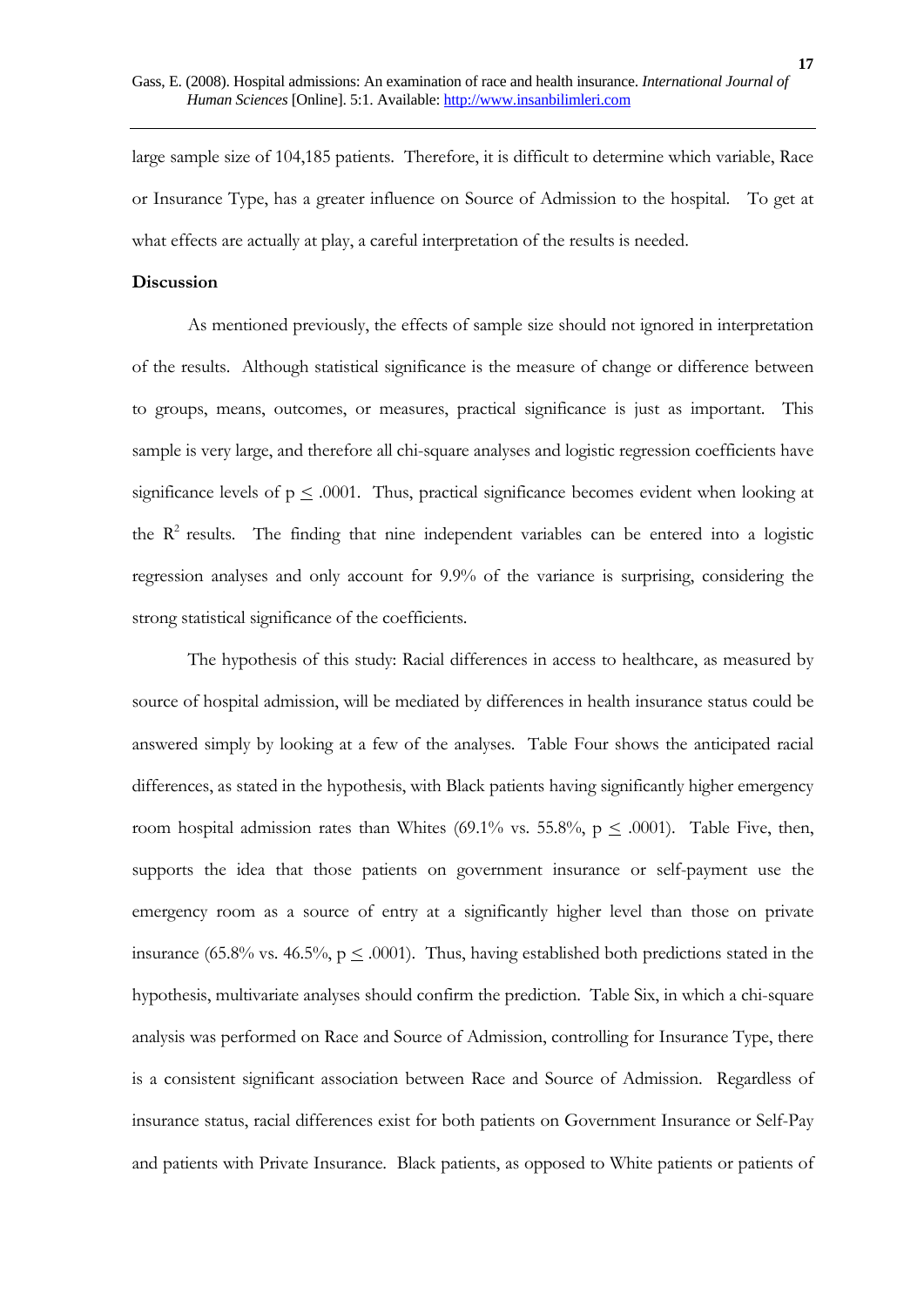Other races, were less likely to be admitted to the hospital via referral. However, this result is not as supportive of the hypothesis as it looks at first glance. Across all races, those on government insurance or self-payment use the emergency room at a much higher level than those patients on private insurance. In one final attempt to investigate the hypothesis that racial differences are mediated by insurance status, logistic regression analyses were used, and the results in Tables Seven and Twelve do not support the hypothesis, since all variables significantly contributed to the model.

Since the analyses have not resulted in a clear-cut acceptance or rejection of the hypotheses, that Insurance Type is a stronger predictor, and thus, mediates Racial differences on of Source of Hospital, predicted probabilities using the sum of coefficients will be calculated, varying the age, race, and insurance status of hypothetical patients in the equation, to see which variables produce stronger probabilities.

The formula of the equation to be used is  $e^{x}/1+e^{x}$ , with  $x=B_0+B_1(age)+$  $B_2$ (sex)+ $B_3$ (race)+ $B_4$ (Insurance Type)+ $B_5$ (Hospital Type)+ $B_6$ (Hospital Size). This formula will tell us the probability of a patient, based on the included characteristics, of entering the hospital through referral (1) versus the emergency room (0).

The first set of equations will control for Age, Sex, Insurance Type, Hospital Size, and Hospital Type while varying race.

$$
(.409) + (-.020)(40) + (.741)(0) + (.501)(1) + (.431)(0) + (-.103)(0) + (-.874)(1) = -.764
$$
  

$$
e^{-764} = .4658 \quad .4658/1.4658 = 31.8\%
$$

Thus, the probability of a 40 year old Black woman on government insurance seeking treatment at a small, non-profit hospital has a 31.8% probability of being admitted through referral. The same equation was computed for a 40 year old white woman.

$$
(.409) + (-.020)(40) + (.741)(1) + (.501)(1) + (.431)(0) + (-.103)(0) + (-.874)(1) = -.023
$$
  

$$
e^{-.023} = .9773 \quad .9773/1.9773 = 49.4\%
$$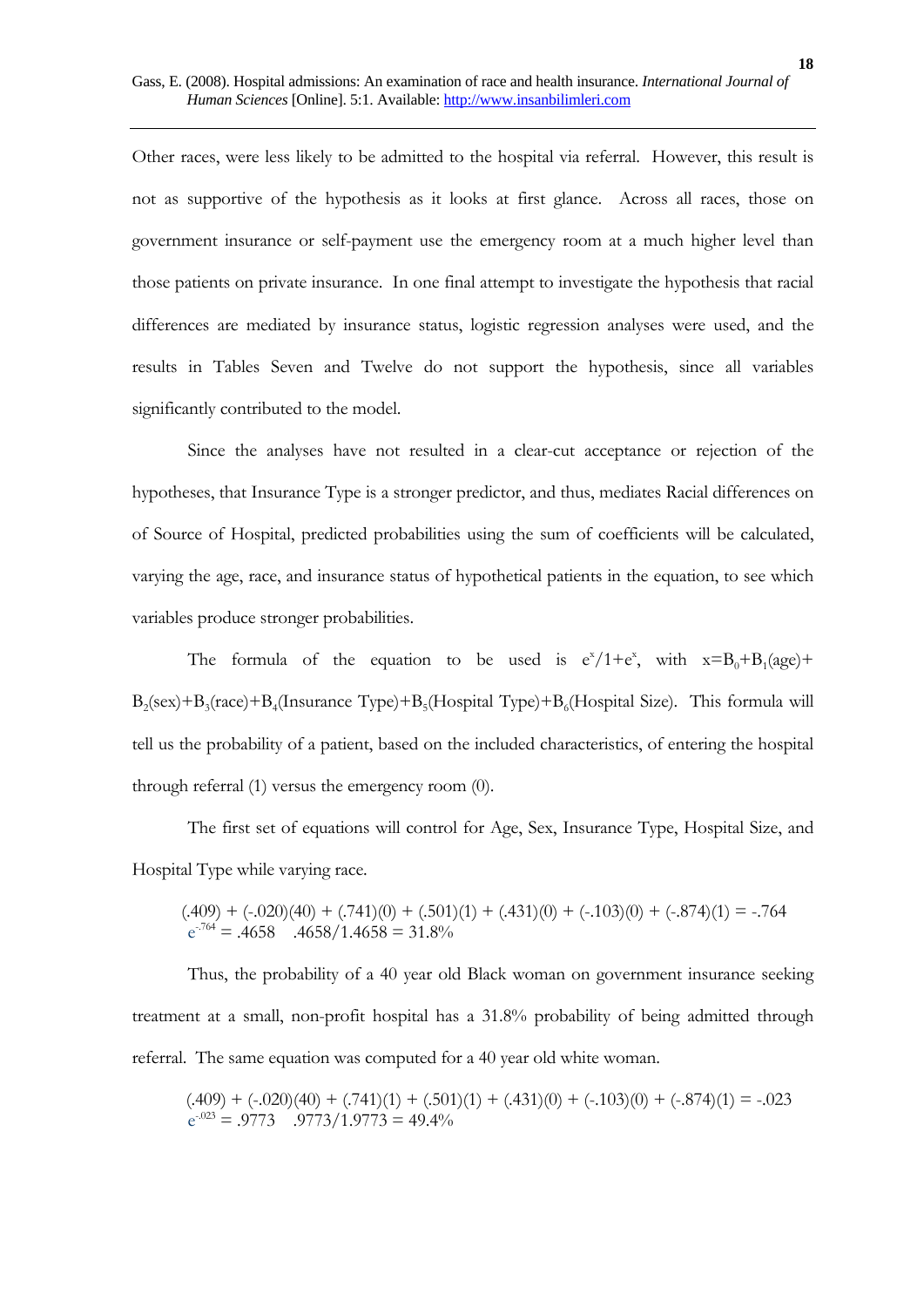Here, it is shown that comparing racial groups while holding other variables constant, there is 17.6% difference between the odds of a 40 year old White woman, being admitted to the hospital through referral, as opposed to a Black woman (Black 31.8% vs. White 49.4%). To check for differences in insurance type, the same equation was computed, but the Race variable was held constant. The equation below includes a 40 year old woman with government insurance, seeking care at a small, Non-Profit hospital.

$$
(.409) + (-.020)(40) + (.741)(0) + (.501)(1) + (.431)(0) + (-.103)(0) + (-.874)(1) = -.764
$$
  

$$
e^{-.764} = .4658 \quad .4658/1.4658 = 31.8\%
$$

Thus, the probability of a 40 year old woman on public insurance seeking care at a small Non-Profit hospital as a 31.8% probability of being admitted through referral. The same equation was computed for a woman on private insurance.

$$
(.409) + (-.020)(40) + (.741)(0) + (.501)(1) + (.431)(1) + (-.103)(0) + (-.874)(1) = -.333
$$
  

$$
e^{-333} = .7168 \quad .7168/1.7168 = 41.8\%
$$

Here we see a difference for insurance type, with a 40 year old woman, with private insurance seeking care at a small Non-Profit hospital having a 41.8% probability of being admitted through referral.

Taking these probability equations into consideration, we can conclude that when controlling for Race, there is a 10% difference between the probabilities of a 40 year old woman with private insurance being admitted to the hospital through referral, as opposed to a 40 year old woman on government insurance (Govt./Self-Pay 31.8% vs. Private Insurance 41.8%). However, when Insurance Type is held constant and we are looking at differences in probabilities between White and Black patients, the difference is a robust 17.6%. A breakdown of these results can be seen in Table 13. This result would not support the hypothesis that Insurance Type mediates the differences seen in hospital admission for patient's Race. What is found is that, regardless of Insurance Type, Race is a significant factor in predicting Source of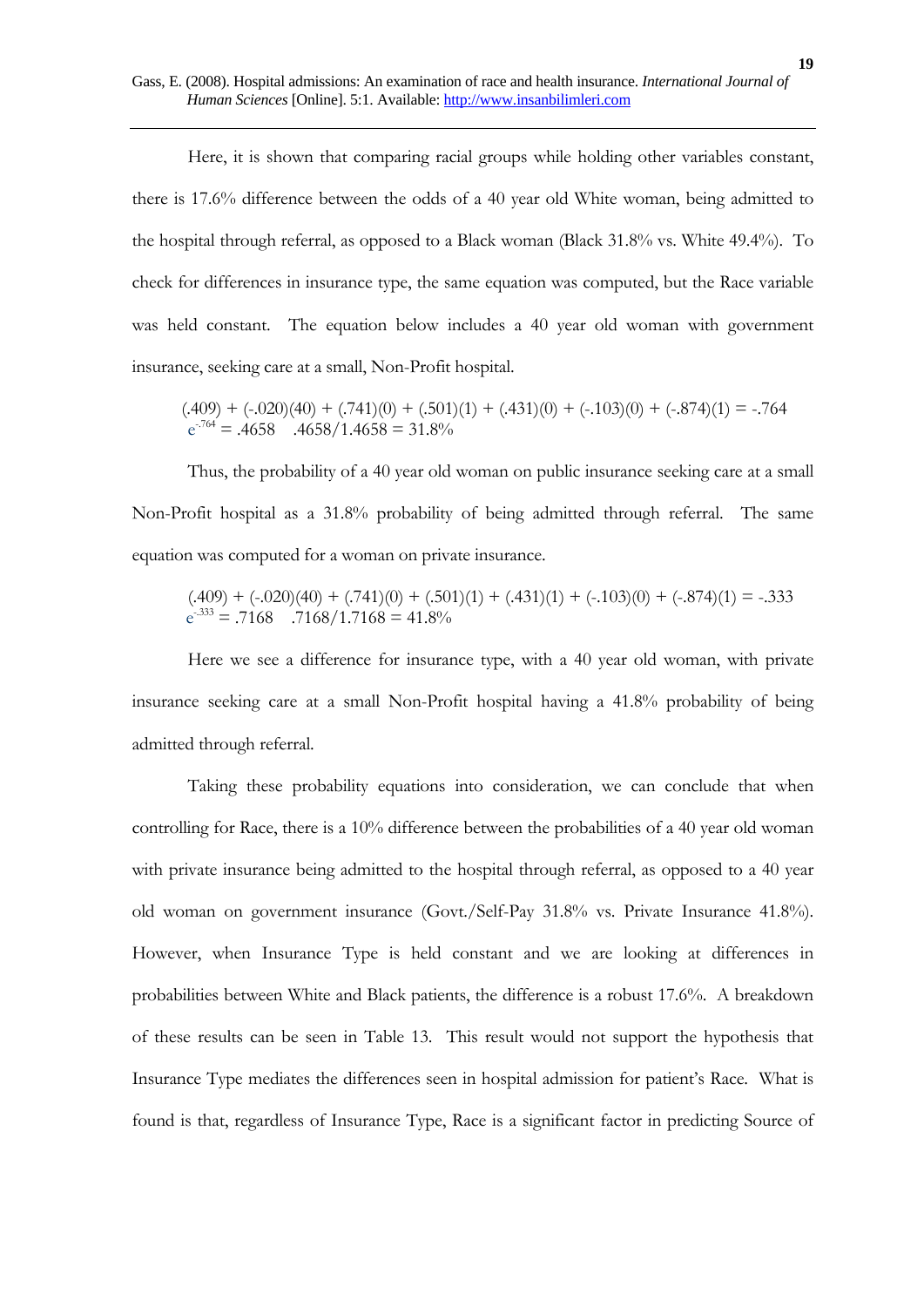Admission to the hospital. Therefore, Race and Insurance Type are significant, independent predictors of Source of Admission to the hospital.

|              |            |          | 40 year old female, government 40 year old female, private insurance, |                                                |  |  |       |  |  |
|--------------|------------|----------|-----------------------------------------------------------------------|------------------------------------------------|--|--|-------|--|--|
|              | insurance, |          |                                                                       | small, non-profit   small, non-profit hospital |  |  |       |  |  |
|              | hospital   |          |                                                                       |                                                |  |  |       |  |  |
| Race         |            |          |                                                                       |                                                |  |  |       |  |  |
| <b>Black</b> |            | 31.8%    |                                                                       |                                                |  |  |       |  |  |
|              |            |          |                                                                       |                                                |  |  |       |  |  |
| White        |            | $49.4\%$ |                                                                       |                                                |  |  |       |  |  |
| No Race      |            | 31.8%    |                                                                       |                                                |  |  | 41.8% |  |  |

**Table 13 Predicted Probabilities of Hospital Admission Through Physician Referral** 

### **Conclusion**

The results of this study do little to untangle the relationship between race, insurance and access to healthcare. In the literature reviewed previously, both race and insurance status are predictors of higher levels of chronic conditions(Billings et al., 1993). In other studies race has been found to be predictive of delays in seeking care (Goldberg et al., 1999), while lack of insurance has been shown as a barrier to accessing primary care for even the most minor of ailments (Iserson and Kastre, 1996). In this study, both race and insurance status have been found to predict higher levels of emergency room admissions. Specifically, Black patients and patients without health insurance or on government insurance have higher levels of emergency room admission. This could be interpreted several ways. This finding may be indicative of the factors mentioned in the literature, that there is an effect for race and insurance status on accessing healthcare. An alternative, and very plausible explanation, is that patients in this sample who were admitted through the emergency room, truly had emergent conditions. This was not assessed in the analysis.

Several other limitations of this study warrant mention. First, Hispanic ethnicity was not measured in the study. Hispanic and/or Latino are not racial categories, but ethnic groups. There was a question on the initial survey assessing Hispanic ethnicity, but the results were not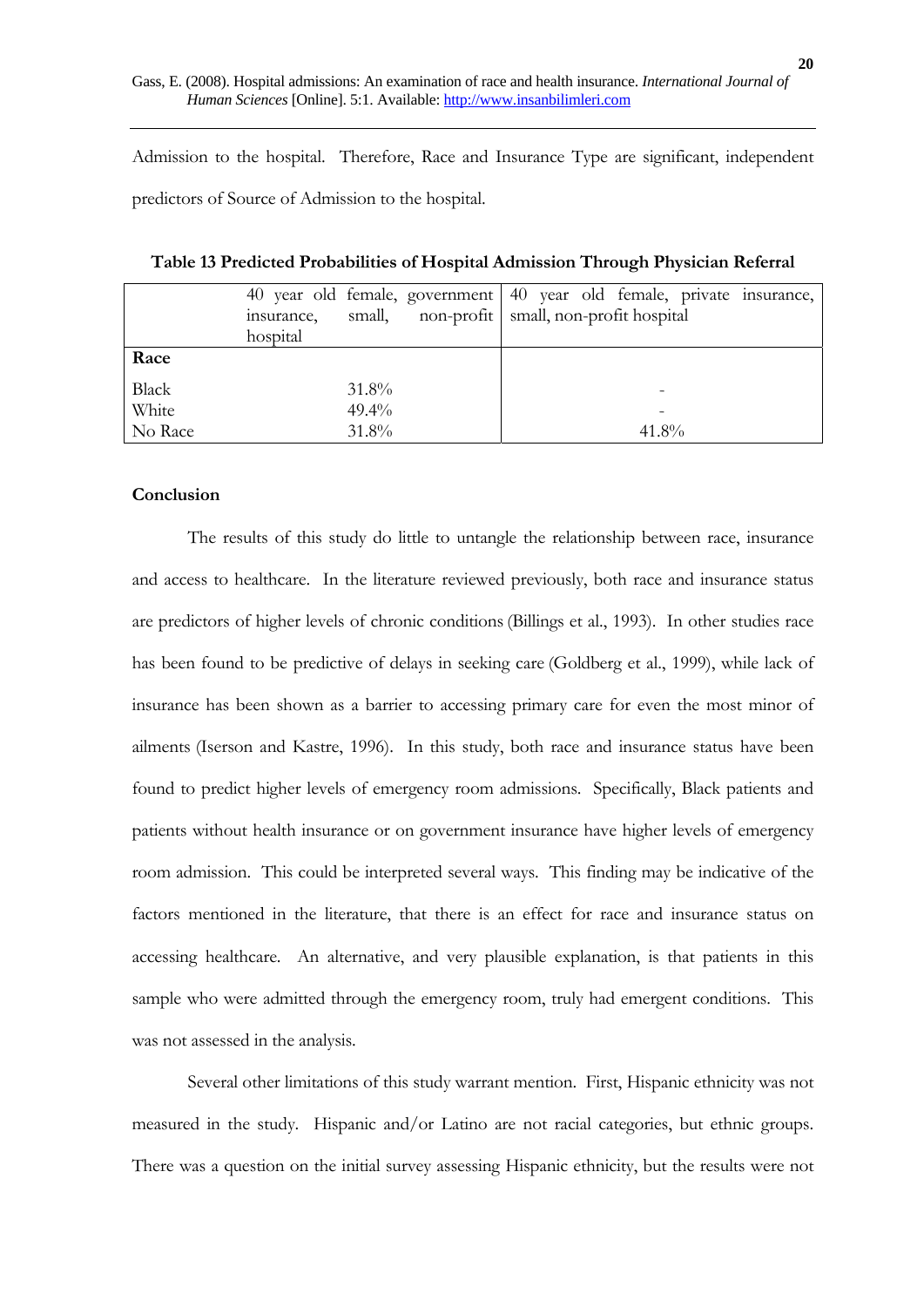included in the data set. Thus, the Other race category does not include any data on Hispanics. Second, 226,025 patients were eliminated from the data set, either for missing data, age under 18 years old, or being admitted to the hospital from sources other than the emergency room or physician referral. Three categories of Source of Admission were eliminated: Transfer from a hospital, transfer from a skilled nursing facility, and transfer from another health facility. Unfortunately, why these patients were transferred to their current hospital and how they were admitted to their initial facility was not assessed. A total of 10,019 patients over the age of 18 were deleted because their source of admission was transfer.

Although this study had several limitations and the relationship between the variables of race, insurance status, and source of hospital admission predicted in the hypothesis did not exist, an important finding did result. Specifically, the relationship between race and insurance type, which could be used as a proxy for socioeconomic status, is complex and difficult to assess. Studies like this, and those reviewed in the literature; repeatedly show differences in healthcare access for both minorities and poor people. However, if one is truly break ground, a study that attempts to answer "why" these differences exists as opposed to "if", will truly break ground. If we know why poor White patients have more hospital admissions through referral than poor Black patients, advances in improving access to healthcare for all people of all socioeconomic levels will follow.